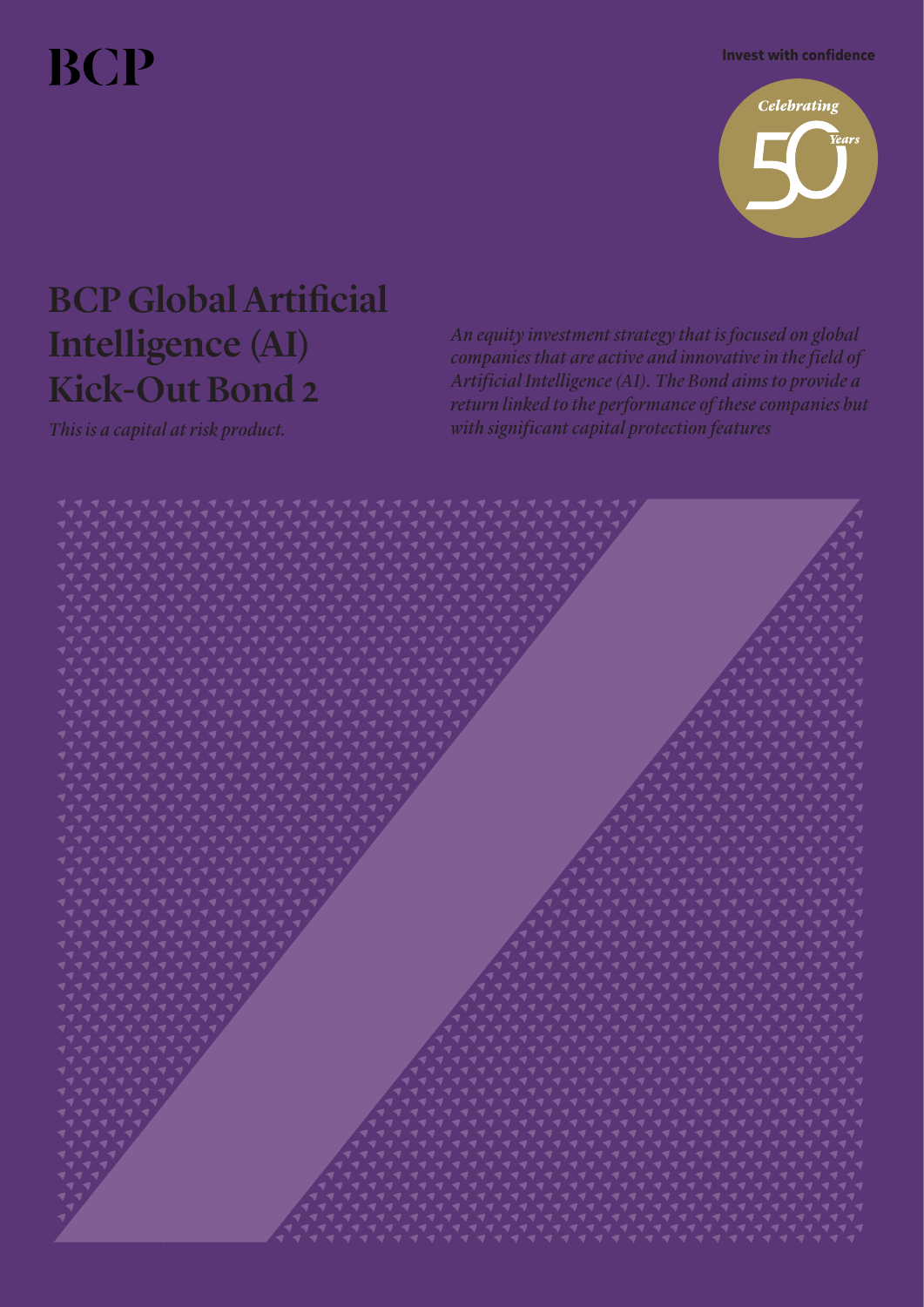

# OVERVIEW

- $\rightarrow$  The aim of the Bond is to provide a potential return equivalent to 8.5% p.a. and return your capital in full at the end of the 10 year Term, or earlier
- � Underlying iStoxx AI Global Artificial Intelligence 100 NR Decrement 5% Index (the 'Index') is comprised of 100 global companies that are early innovators and adopters in the field of Artificial Intelligence
- $\rightarrow$  Potential returns of 8.5% per annum if the Index is at or above the Initial Index Level on any monthly observation date, after the first year
- $\rightarrow$  The Index level will be observed after 12 months and monthly thereafter. After the end of 12 months, the potential return will accrue at a rate of 8.5%/12 for each month that has elapsed
- $\rightarrow$  100% of invested capital will be returned at maturity provided that the underlying Index has not fallen by more than 40%. If the Index has fallen by more than 40% you will lose 1% for every 1% fall in the Index
- $\rightarrow$  Monthly observation after 12 months to provide more opportunities for the Bond to kick-out and generate returns for investors
- $\rightarrow$  Minimum investment €20,000 (Increments of €1,000). Reduced minimum investment of  $\varepsilon$ 5,000 where the investor completes the investment in full through vespro.bcp.ie
- $\rightarrow$  Closing Date 19th February 2021

*Goldman, Sachs & Co. Wertpapier GmbH (GSW) is theIssuer of this Certificate. GSW is a wholly owned subsidiary of the Goldman Sachs Group (GSG) and GSG is thereforethe Guarantor of this Certificate. BCPAsset Management DAC (BCP) have been appointed as the distributor of this Bond. This brochure has been drafted by BCP. GSW, in itscapacity as Issuer, accepts no responsibility forthe accuracy ortheinformation set out in this brochure nor havethey verified the accuracy of such information otherthan the information directly relating to them orto theinvestment payoff description. The accuracy,completeness orrelevance of theinformation which has been drawn from external sources is not guaranteed although it is drawn from sourcesreasonably believed to bereliable. Subject to any applicablelaw, GSW, BCP, nor any other provider of information or data referred to in this document, shall not assume any liability in thisrespect. This is a marketing material.*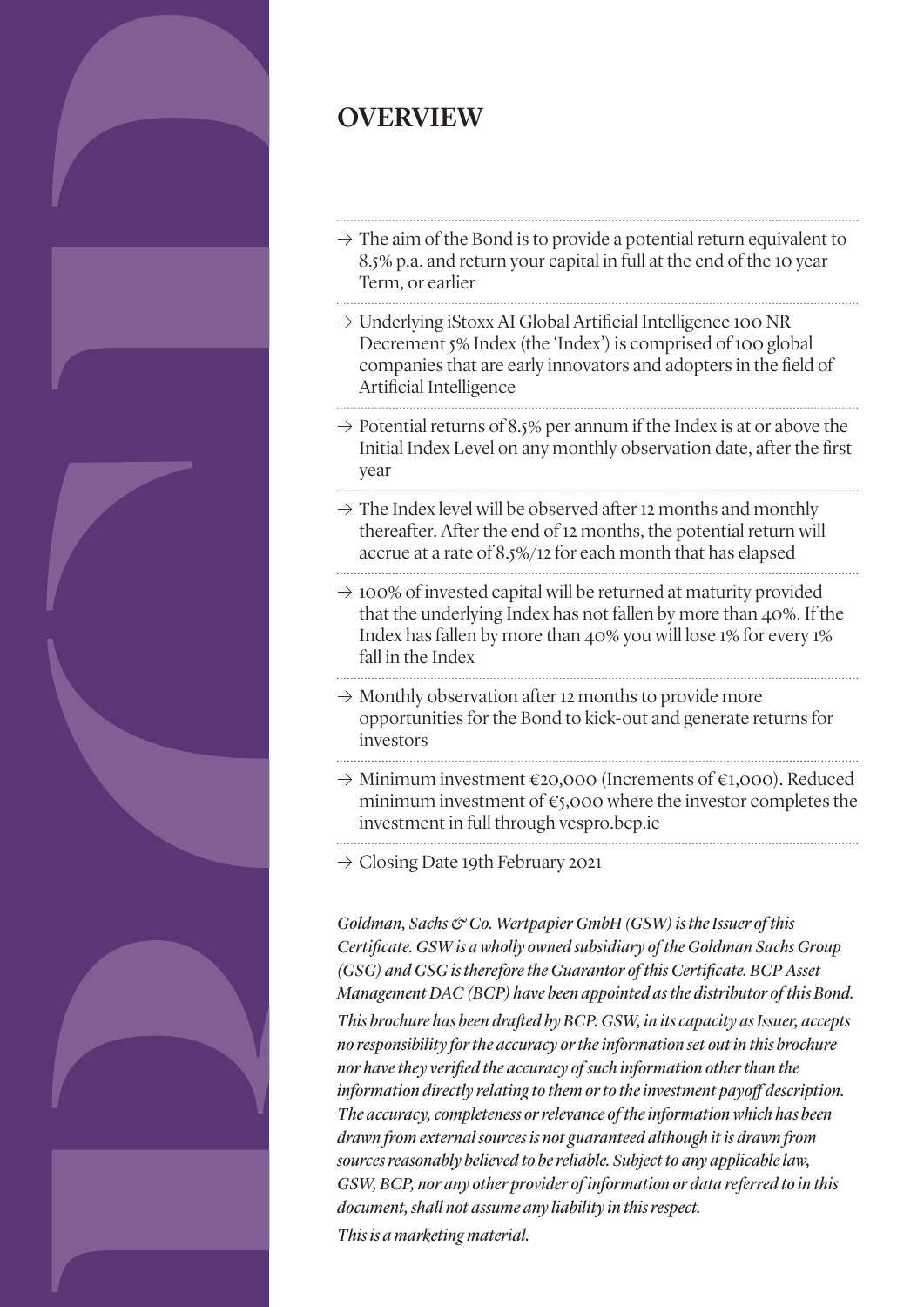# BCP GLOBAL ARTIFICIAL INTELLIGENCE (AI) KICK-OUT BOND 2 SUMMARY

| <b>Name of Product</b>                         | BCP Global Artificial Intelligence (AI) Kick-Out Bond 2 ("the Bond")                                                                                                                                                                                                                                                                                                                                                                                                                                                                                                                                                                                                                                                         |
|------------------------------------------------|------------------------------------------------------------------------------------------------------------------------------------------------------------------------------------------------------------------------------------------------------------------------------------------------------------------------------------------------------------------------------------------------------------------------------------------------------------------------------------------------------------------------------------------------------------------------------------------------------------------------------------------------------------------------------------------------------------------------------|
| Target Market                                  | Individuals, Pensions, Charities, Corporates, ARF, AMRF, PRB, SSAP and PRSA investors,<br>who receive investment advice. Investors will be treated as retail clients as categorised<br>within the meaning of MiFID. See Page 16 for further detail on Target Market                                                                                                                                                                                                                                                                                                                                                                                                                                                          |
| Investment Term                                | Maximum 10 years with monthly early maturity opportunities after 12 months                                                                                                                                                                                                                                                                                                                                                                                                                                                                                                                                                                                                                                                   |
| Issuer                                         | Goldman, Sachs & Co. Wertpapier GmbH (GSW) and guaranteed by The Goldman<br>Sachs Group (GSG)                                                                                                                                                                                                                                                                                                                                                                                                                                                                                                                                                                                                                                |
| <b>Underlying Asset</b>                        | iSTOXX <sup>®</sup> AI Global Artificial Intelligence 100 NR Decrement 5%                                                                                                                                                                                                                                                                                                                                                                                                                                                                                                                                                                                                                                                    |
| <b>Return of Capital</b>                       | This is a capital-at-risk product. At maturity, investors will receive 100% of their<br>capital if the Index level at maturity is not more than 40% below its starting level.<br>At maturity, if the Index is more than 40% below its starting level then investor's<br>capital will be reduced by 1% for every 1% fall in the Index.                                                                                                                                                                                                                                                                                                                                                                                        |
| <b>Observation Dates</b>                       | The Index level will be observed monthly after 12 months to determine if the Bond<br>autocalls/kicks-out and performance plus capital is paid to the investor.                                                                                                                                                                                                                                                                                                                                                                                                                                                                                                                                                               |
| <b>Autocall Barrier</b>                        | The level at which the Index value is assessed to determine if the Bond return is<br>paid. The barrier/level is 100% of the starting Index level at any of the Observation<br>Dates.                                                                                                                                                                                                                                                                                                                                                                                                                                                                                                                                         |
| <b>Potential</b><br>Investment<br>Return       | If the Index is at or above the Autocall Barrier at any observation date the Bond<br>will mature and investors will receive 100% of the capital invested plus 8.5% per<br>annum. The potential return accrues for each month that passes. The first<br>observation date will be on 28th February 2022, one year after the Initial Valuation<br>Date. If an early maturity is not triggered after 12 months, the Index level will be<br>observed on a monthly basis all the way to the end of the Term. If the Bond does<br>not mature early but the Index finishes equal to or above the Autocall Barrier on<br>the final valuation date after 10 years then investors will receive the maximum 100%<br>return plus capital. |
| Minimum Return                                 | $0.0\%$                                                                                                                                                                                                                                                                                                                                                                                                                                                                                                                                                                                                                                                                                                                      |
| <b>Maximum Return</b>                          | 85.0% Gross (CAR 6.3%)                                                                                                                                                                                                                                                                                                                                                                                                                                                                                                                                                                                                                                                                                                       |
| Minimum<br>Investment                          | €20,000 (Only increments of €1,000); a reduced minimum of €5,000 will apply<br>where applications are completed in full in vespro.bcp.ie.                                                                                                                                                                                                                                                                                                                                                                                                                                                                                                                                                                                    |
| <b>Initial Valuation</b><br>Date               | 26th February 2021                                                                                                                                                                                                                                                                                                                                                                                                                                                                                                                                                                                                                                                                                                           |
| <b>Final Valuation Date</b> 26th February 2031 |                                                                                                                                                                                                                                                                                                                                                                                                                                                                                                                                                                                                                                                                                                                              |
| <b>Classification</b>                          | A listed Certificate (Senior unsecured debt). A MiFID complex product.                                                                                                                                                                                                                                                                                                                                                                                                                                                                                                                                                                                                                                                       |
| Listing                                        | Luxembourg Stock Exchange                                                                                                                                                                                                                                                                                                                                                                                                                                                                                                                                                                                                                                                                                                    |
| <b>Risk Category</b>                           | BCP classifies investors into 4 broad categories depending on their approach to<br>risk and rewards; Conservative, Cautious, Balanced and Growth. The BCP Global<br>Artificial Intelligence (AI) Kick-Out Bond 2 is considered appropriate for Balanced<br>investors.                                                                                                                                                                                                                                                                                                                                                                                                                                                        |
| Tax Treatment                                  | All investment returns will be paid gross of tax, please refer to page 17 for more details.                                                                                                                                                                                                                                                                                                                                                                                                                                                                                                                                                                                                                                  |

CAR is Compound Annual Rate.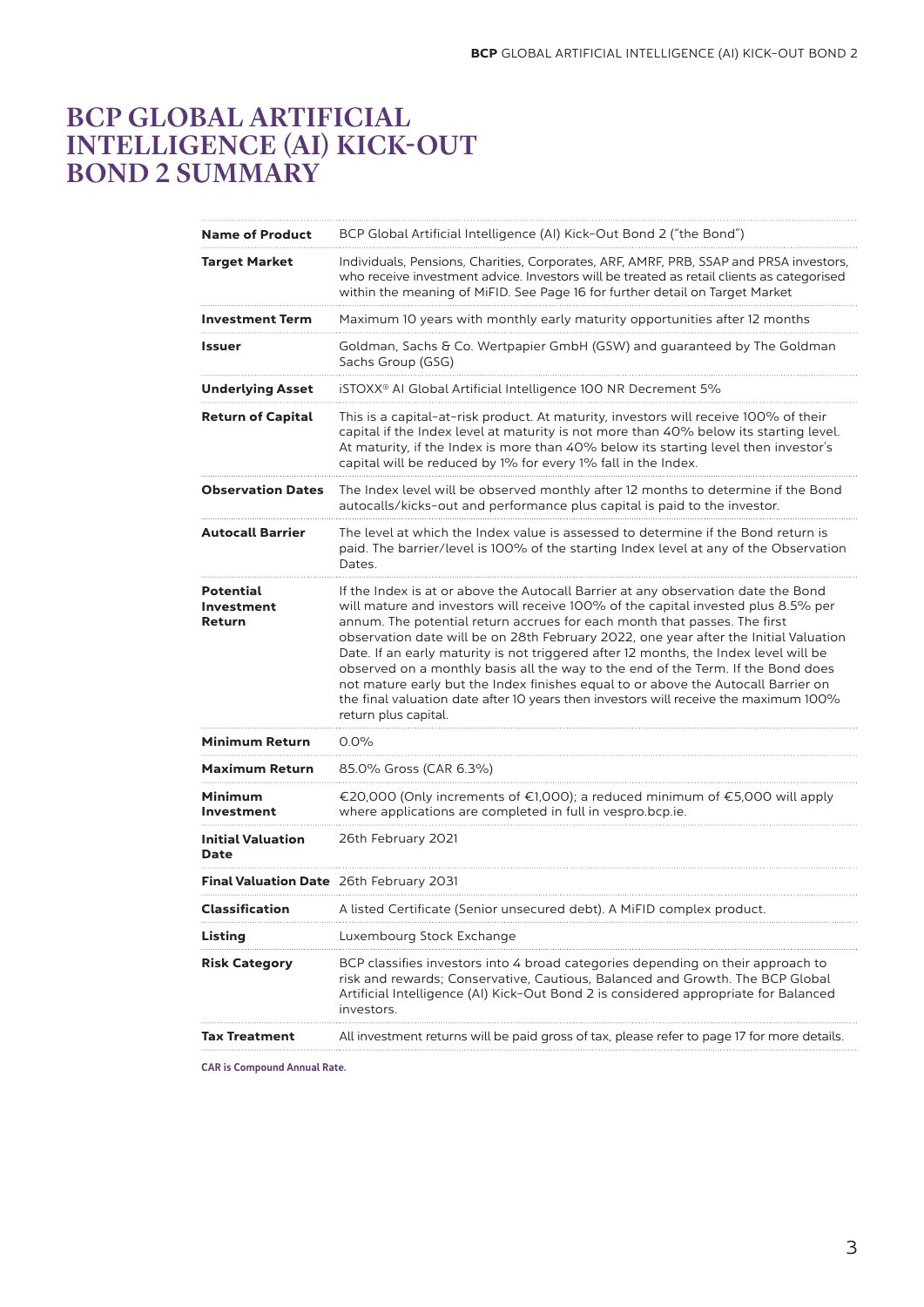| WHO IS THE BOND<br><b>INTENDED FOR?</b> | Investors are likely to have a slightly<br>positive or neutral long term investment<br>view on the Index. They are looking for<br>growth and do not expect the Index to<br>fall by more than 40% over the<br>investment Term. Investors are prepared<br>to put their capital at risk.                                                                                                                                                                                                                                                                                                                                                                                                                                                                                                                                                                                                                                                                                                                                                                                                                                                                                                                                                                       | Investors are prepared to invest for the<br>full term. The product does provide<br>liquidity, however, investors should have<br>an emergency fund and carefully read<br>the liquidity provisions in this Brochure.                                                                                                                                                                                                                                                                                                                                                                                                                                                                                                                                                                                                                                                                                                                                                                                                                                                                                                                                                                                                                                                                                                                                                                      |
|-----------------------------------------|-------------------------------------------------------------------------------------------------------------------------------------------------------------------------------------------------------------------------------------------------------------------------------------------------------------------------------------------------------------------------------------------------------------------------------------------------------------------------------------------------------------------------------------------------------------------------------------------------------------------------------------------------------------------------------------------------------------------------------------------------------------------------------------------------------------------------------------------------------------------------------------------------------------------------------------------------------------------------------------------------------------------------------------------------------------------------------------------------------------------------------------------------------------------------------------------------------------------------------------------------------------|-----------------------------------------------------------------------------------------------------------------------------------------------------------------------------------------------------------------------------------------------------------------------------------------------------------------------------------------------------------------------------------------------------------------------------------------------------------------------------------------------------------------------------------------------------------------------------------------------------------------------------------------------------------------------------------------------------------------------------------------------------------------------------------------------------------------------------------------------------------------------------------------------------------------------------------------------------------------------------------------------------------------------------------------------------------------------------------------------------------------------------------------------------------------------------------------------------------------------------------------------------------------------------------------------------------------------------------------------------------------------------------------|
| <b>INTRODUCTION</b>                     | The BCP Global Artificial Intelligence (AI)<br>Kick-Out Bond 2 ('the Bond') is a<br>maximum 10 year investment with<br>monthly early maturity opportunities<br>after 12 months and a potential fixed<br>return of 8.5% per annum. After the end<br>of 12 months the potential return will<br>accrue at a rate of 8.5%/12 for each<br>month that has elapsed. Kick-Out Bonds<br>(or Autocalls as they are also termed)<br>such as this product offer investors a<br>number of features that a typical<br>investment product cannot. The most<br>important of which are:<br>$\rightarrow$ An ability to earn a strong fixed<br>return<br>$\rightarrow$ An ability to get equity-linked<br>performance without having to take<br>on direct equity market risk<br>$\rightarrow$ An ability to generate positive<br>performance in flat markets<br>$\rightarrow$ 100% of invested capital will be<br>returned at maturity provided that<br>the underlying Index has not fallen<br>by more than 40%.<br>This Bond has a maximum Investment<br>Term of 10 years and is linked to the<br>performance of a global equity Index<br>that is focused on companies innovating<br>in the field of Artificial Intelligence. The<br>aim of the Bond is to generate a return | equivalent to 8.5% p.a., and return your<br>initial investment at Maturity, if not before.<br>In order for this to happen, the Index<br>must close at or above the Autocall<br>Barrier at the end of any month after the<br>first year (i.e. from the start of year 2<br>onwards). For example, if the Index<br>closes above the Autocall Barrier 2<br>months after year 1, so 14 months since<br>the start date, the Bond will repay the<br>initial investment plus a return of 8.5% x<br>$[14 / 12] = 9.92\%$ .<br>This Bond includes a protection barrier<br>set at 60% of the Initial Level of the<br>Index. If the Bond continues to Maturity<br>and the Index is above this barrier, but<br>below the Autocall Barrier, the Bond will<br>return your initial investment in full (i.e.<br>no Return is paid in this instance).<br>However if the Index has fallen by more<br>than 40% at Maturity (i.e. below the<br>60% barrier) your capital will be at risk<br>and you will lose 1% for every 1% drop<br>in the Index performance. No return will<br>be paid in this instance either.<br>The Bond's ability to pay any Returns<br>and return your capital at Maturity is<br>also dependent on the solvency of The<br>Goldman Sachs Group (GSG) as the<br>Guarantor. If GSG defaults or becomes<br>insolvent during the Investment Term<br>your capital and Returns are at risk. |
| WHY A 10 YEAR TERM                      | The primary objective when putting a<br>product like this together is maximising<br>the potential for the investor to make a<br>return. By extending the term of the<br>Bond out to 10 years we are providing<br>more monthly observation points and<br>therefore more opportunities for the<br>Bond to kick-out and generate<br>performance. Also the longer the term                                                                                                                                                                                                                                                                                                                                                                                                                                                                                                                                                                                                                                                                                                                                                                                                                                                                                      | coupon we can negotiate with the<br>issuing Bank, on behalf of the investor.<br>In addition to extending the term, the<br>Bond also provides for monthly<br>observation periods after the first year<br>which again results in a greater<br>opportunity for performance for the<br>investor, and a lower likelihood of<br>capital loss.                                                                                                                                                                                                                                                                                                                                                                                                                                                                                                                                                                                                                                                                                                                                                                                                                                                                                                                                                                                                                                                 |

of the product the higher the % return/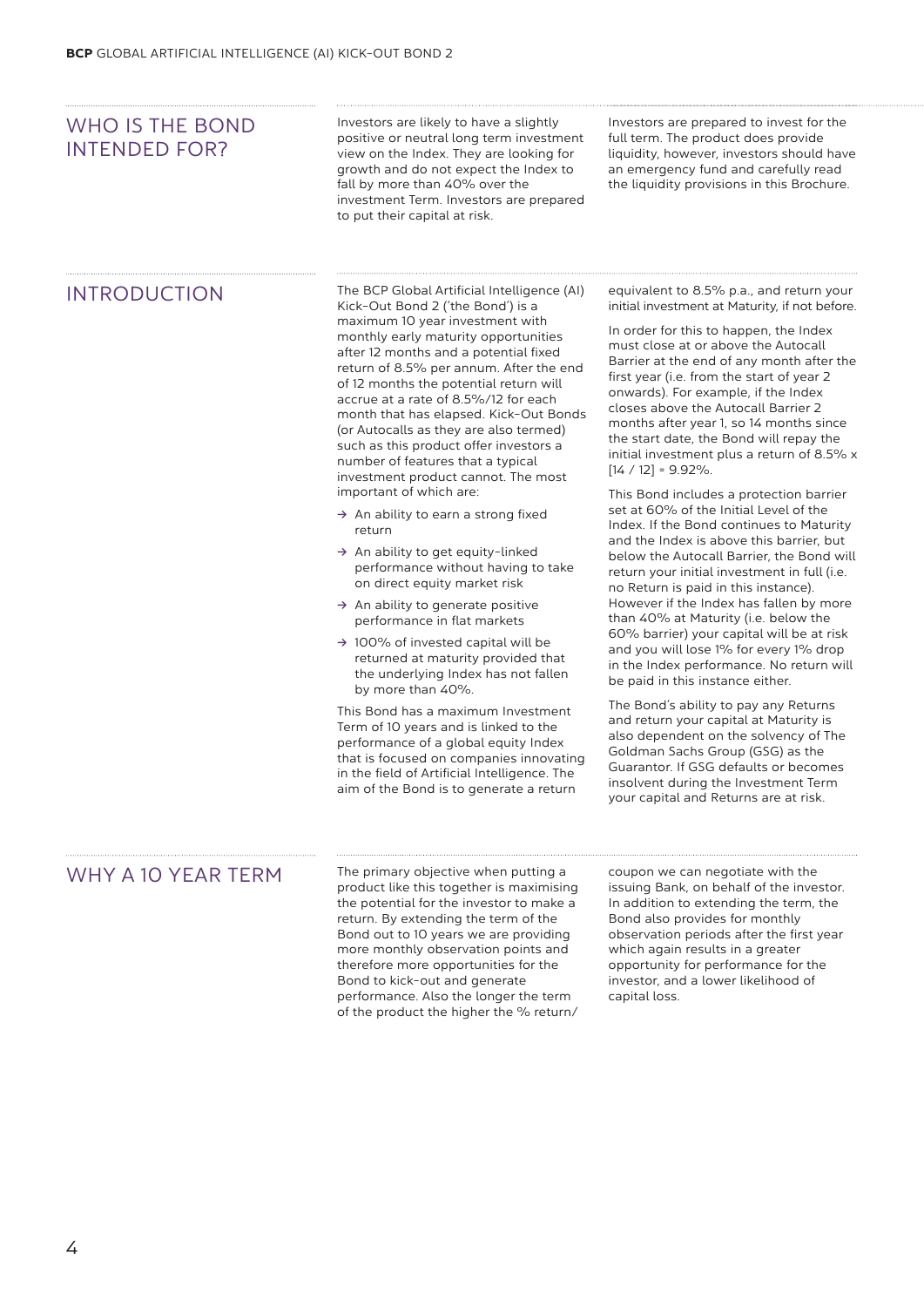# ABOUT THE UNDERLYING INDEX

INTRODUCTION Artificial Intelligence (AI) is a branch of computer science dealing with the simulation of intelligent behaviour in computers, such as learning and problem solving. AI is seen as a long term investment theme whereby companies that are developing and providing AI related products and services are seen as forward thinking innovators that should outperform as advanced technology becomes an even more important feature across a variety

of sectors from telecommunications and manufacturing to finance, healthcare and agriculture. According to research from Accenture, by 2035 AI has the power to increase global productivity by 40% or more.

The Index underlying this Bond is comprised of companies that have been identified as being active and innovative in AI by reference to the volume of patents granted to that company that are AI related.

### KEY FEATURES OF THE INDEX

### 1.

This is a 100 stock Index that is rebalanced quarterly and each selected stock receives an equal 1% weight.

### 2.

The Index employs a patent screening process that looks back over the previous 3 years of AI related patents granted to a company.

### 4.

Companies are included in the Index if they own significant AI-related intellectual property.

### 5.

Dividends paid by companies in the Index are reinvested and then a synthetic fixed dividend of 5% pa is deducted from the total return.

### 3.

Each company is given an AI score related to how important AI is within the company itself and how much that company contributes to AI innovation globally.

### 6.

There are no regional or sector constraints to company selection but backtested data has illustrated a high weighting to US companies and to the Technology sector.

Source: Goldman Sachs as of September 2020.



### APPLICATIONS OF ARTIFICIAL INTELLIGENCE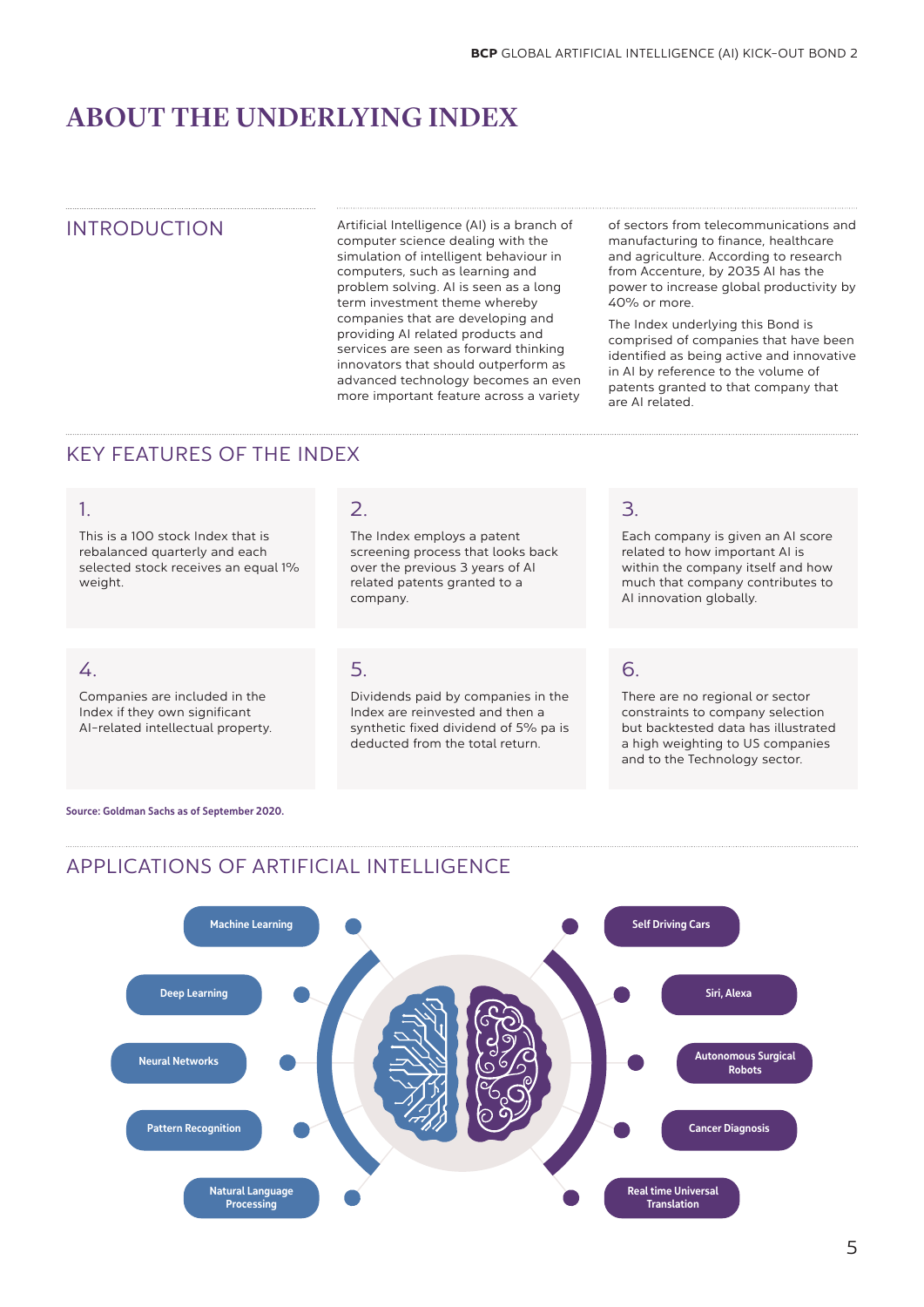# HOW THE INDEX SCREENS AND SCORES COMPANIES

At the heart of the Index is a company selection methodology based on how active a company is in AI innovation. The Index quantifies this innovation by assessing how many patents a company is granted that are related to Artificial Intelligence. If they are focused on AI as

a company and are more active than their peers then they will score highly and increase the likelihood of being selected in the Index. The Index is rebalanced quarterly and at each rebalancing the Index will look back over the previous three years.

- → Stock screening is outsourced to Yewno, a big-data technology company headquartered in Redwood City, California, and with offices in New York and London.
- **→** Yewno builds knowledge discovery software and services, leveraging machine learning & computational linguistics.
- → Their technology began as academic research in applied mathematics. The goal was to understand political, economic, financial and social data better.

- **Ò** Yewno uses US and international patent databases to calculate "AI IP Exposure" and "AI IP Contribution".
- **→ AI IP Exposure:** the percentage of total AI patents granted to a company vs. the total number of patents granted to that company over the same period; Indicates the significance of AI intellectual property to the company's business activities.
- **→ AI IP Contribution:** the percentage of total AI patents granted to a company vs. the total number of AI patents granted globally over the same period; Indicates the significance of each company in the AI space.

# 01 YEWNO 02 PATENTS 03 SCREENING

- **→ Companies are included in the** index if they own significant AI-related IP, indicated by having an:
	- > AI IP Exposure, as well as,
	- > AI IP Contribution

which falls into the **top 50%** in both dimensions on a relative basis.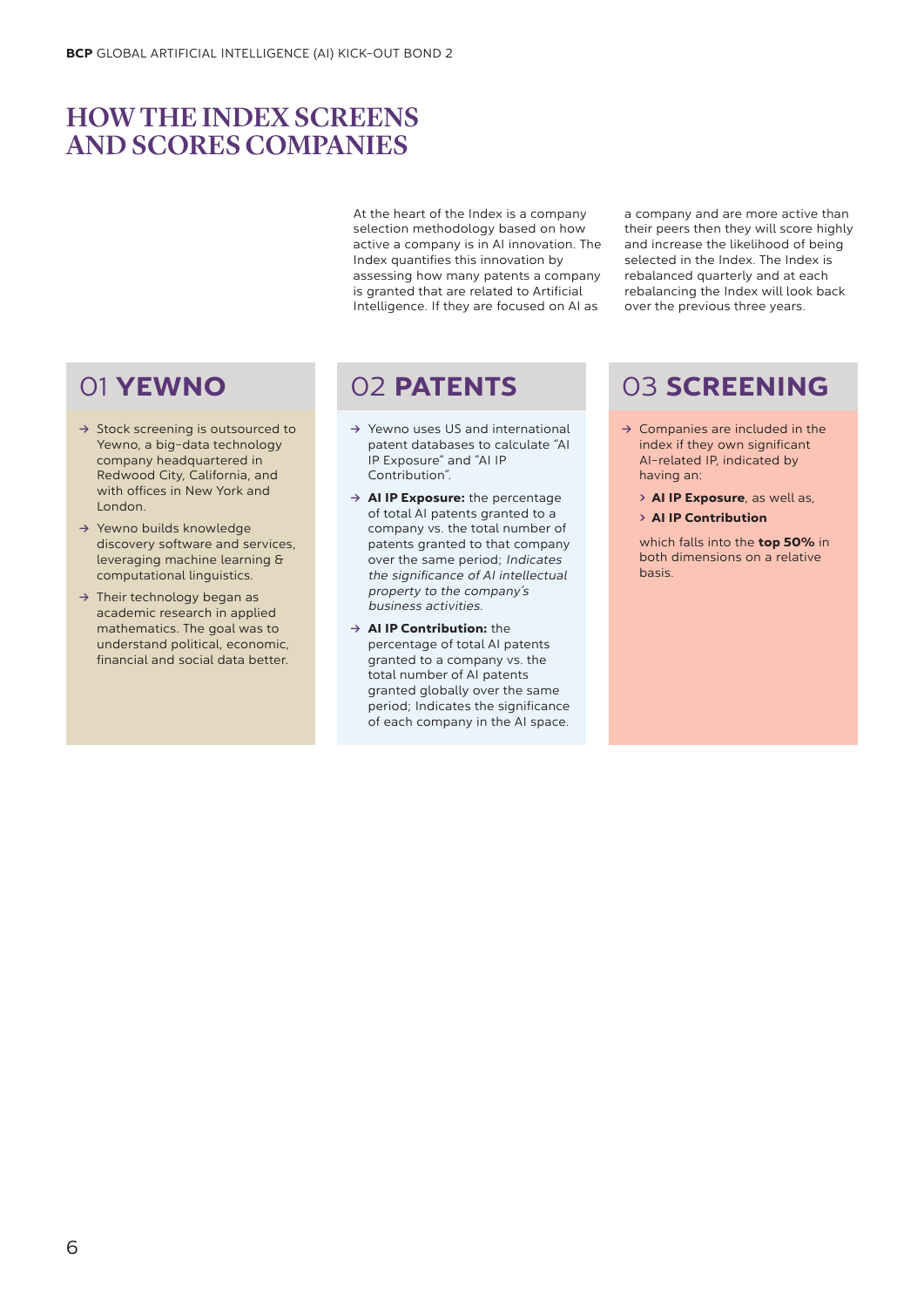## PAST PERFORMANCE OF THE INDEX

The underlying Index was officially launched in August 2020 so the below analysis is a combination of a short period of live performance and a longer period of back-tested or simulated performance generated by replicating the exact rules of the Index back to March 2013 when the patent screening data first became available.

We have compared the performance of the Index (live and simulated) to the MSCI World Index, which is considered the benchmark for Global equity performance, and the Euro Stoxx 50 .<br>Index, which is the benchmark for European equity performance and a commonly used yard stick for European investors assessing local equity market performance. As there is less than 8 years performance to assess the below is being provided as a basic illustration of the performance this Index would have exhibited over a period that was generally supportive for US equities and technology focused sectors especially. The Index would not be immune to

overall equity market volatility but this does illustrate that the companies, sectors and regions that the Index is exposed to have shown themselves over this period to be high growth areas of the investment market that investors have sought out.

Due to the COVID-19 pandemic, global equities have exhibited higher levels of volatility in 2020 which is why we believe this Bond provides an ideal combination of strong potential return from a high growth selection of the global equity market, with a risk management overlay that protects investor capital against up to a 40% fall in the Index value in 10 years time. In the below chart the red line indicates a point that is 40% below the value of the Index underlying this Bond on November 30th 2020. This is to illustrate how far the Index would have to fall in 10 years' time for capital to be lost, assuming the starting point was November 30th 2020.



|                    | <b>YEAR TO DATE</b><br>2020 | 1 YEAR  | 3 YEARS  | 5 YEARS  | SINCE INCEPTION OF<br><b>BACKTEST IN 2013</b> |
|--------------------|-----------------------------|---------|----------|----------|-----------------------------------------------|
| iStoxx Al Index    | $10.9\%$                    | $111\%$ | 46.3%    | 68.5%    | 163 2%                                        |
| MSCI World Index   | 28%                         | 39%     | 23.9%    | 346%     | 95.5%                                         |
| Eurostoxx 50 Index | $-6.7\%$                    | $-57\%$ | $-2.2\%$ | $-0.4\%$ | 29.1%                                         |

Source: Bloomberg as of November 30th 2020. Performance is quoted net of fees and gross of tax. The iStoxx AI Index was launched in August 2020 so performance prior to this date is backtested. Available patent related data goes back to March 18th 2013 hence this is the start date for the backtest.

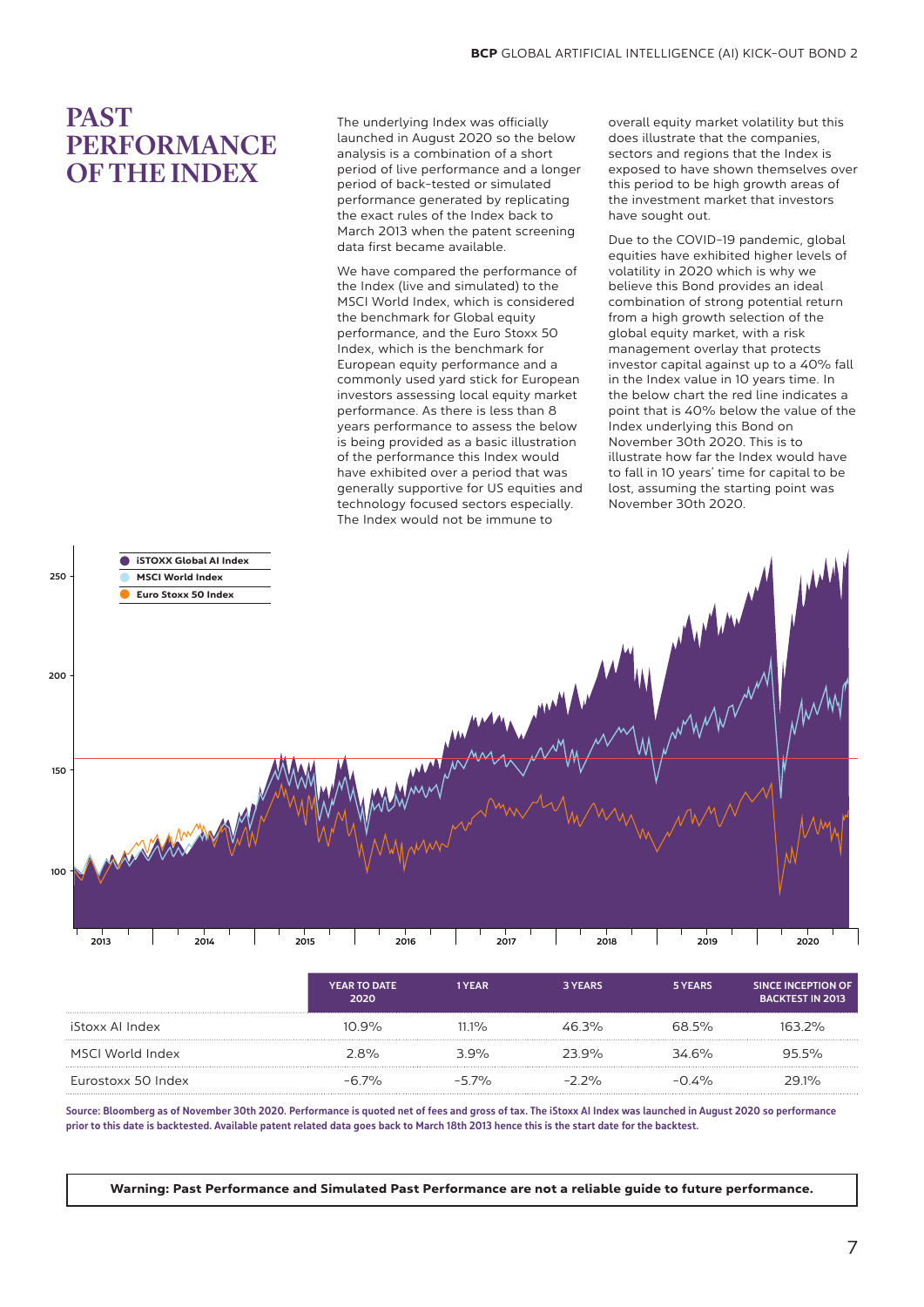# ANALYSING THE INDEX IN MORE DETAIL

Below we have illustrated the current composition of the Index by country and by sector. As you can see the Index is weighted towards US Equities and to the Technology sector given the focus placed on Artificial Intelligence by companies located in the US and classified in the Technology sector. Looking back over the backtested data to 2013 this has been a consistent trend in the Index with Technology followed by Industrials and Consumer Goods and Services in terms of high exposure and regionally Japan has been consistently the second largest exposure behind the US.

# INDEX ALLOCATIONS – SECTOR AND GEOGRAPHY



### SECTORAL ALLOCATION

| C Technology              | 59%   |
|---------------------------|-------|
| <b>Telecommunications</b> | 4%    |
| <b>Utilities</b>          | 10/2  |
| <b>Consumer Goods</b>     | 6%    |
| <b>Consumer Services</b>  | 6%    |
| <b>Financials</b>         | 1.0/2 |
| <b>Industrials</b>        | 20%   |
|                           |       |



#### **GEOGRAPHICAL** ALLOCATION

| <b>USA</b>         | 67%   |
|--------------------|-------|
| Canada             | 2%    |
| China              | $1\%$ |
| <b>Finland</b>     | $1\%$ |
| <b>France</b>      | $1\%$ |
| Germany            | 3%    |
| India              | 4%    |
| Japan              | 14%   |
| Singapore          | $1\%$ |
| South Korea        | 2%    |
| <b>Switzerland</b> | $1\%$ |
| <b>Taiwan</b>      | $1\%$ |
| UK                 | 2%    |
|                    |       |

#### Source: Goldman Sachs as of December 2020.

To provide further illustration on the types of companies this Index will gain access to, below is a snapshot of the current Index composition showing each of the 100 companies and what region and sector they originate from. The Index constituents will change as the Index is rebalanced so the below should not be considered a fixed selection of companies.

| <b>COMPANY NAME</b>             | <b>REGION</b> | <b>SECTOR</b>            |
|---------------------------------|---------------|--------------------------|
| Accenture Plc CL A              | <b>USA</b>    | Industrials              |
| Adobe                           | <b>USA</b>    | Technology               |
| Alphabet Class C                | USA           | Technology               |
| <b>Altair Engineering</b>       | <b>USA</b>    | Technology               |
| Amazon.Com Inc.                 | <b>USA</b>    | <b>Consumer Services</b> |
| American<br>Express Co.         | <b>USA</b>    | Financials               |
| Apple Inc.                      | USA           | Technology               |
| AT&T Inc.                       | <b>USA</b>    | Telecommunications       |
| Avaya Holdings                  | <b>USA</b>    | Technology               |
| <b>Bank Of America</b><br>Corp. | <b>USA</b>    | Financials               |
| Blackberry Ltd.                 | Canada        | Technology               |
| Boeing Co.                      | <b>USA</b>    | Industrials              |
| Box Cl.A                        | <b>USA</b>    | Technology               |
| Broadcom                        | <b>USA</b>    | Technology               |
| <b>BT</b> Grp                   | UK            | Telecommunications       |
| Canon Inc.                      | Japan         | Technology               |
| Cisco Systems Inc.              | USA           | Technology               |
| Citrix Systems Inc.             | <b>USA</b>    | Technology               |
| Commvault Systems               | USA           | Technology               |
| Conduent                        | USA           | Industrials              |
| Dell Technologies               | USA           | Technology               |
| Dropbox A                       | USA           | Technology               |
| Ebay Inc.                       | USA           | <b>Consumer Services</b> |
| Electronic Arts Inc.            | USA           | <b>Consumer Goods</b>    |
| Equifax Inc.                    | USA           | Industrials              |
| Facebook Class A                | <b>USA</b>    | Technology               |
| Fair Isaac                      | USA           | Industrials              |
| Fanuc Ltd.                      | Japan         | Industrials              |
| Ford Motor Co.                  | USA           | <b>Consumer Goods</b>    |
| FTI Consulting                  | <b>USA</b>    | Industrials              |
| Fujifilm<br>Holdings Corp.      | Japan         | Technology               |
| Gartner 'A'                     | <b>USA</b>    | Technology               |
| General Electric Co.            | USA           | Industrials              |

| <b>COMPANY NAME</b><br><b>REGION</b>      |             | <b>SECTOR</b>      |
|-------------------------------------------|-------------|--------------------|
| <b>HCI Technologies</b>                   | India       | Technology         |
| <b>Hewlett Packard</b><br>Enterprise      | <b>USA</b>  | Technology         |
| Hitachi Ltd.                              | Japan       | Industrials        |
| Honeywell<br>International Inc.           | <b>USA</b>  | Industrials        |
| HP Inc.                                   | USA         | Technology         |
| Infosys Ltd                               | India       | Technology         |
| Intel Corp.                               | USA         | Technology         |
| International<br><b>Business Machines</b> | <b>USA</b>  | Technology         |
| Intuit Inc.                               | <b>USA</b>  | Technology         |
| JP Morgan<br>Chase & Co.                  | <b>USA</b>  | Financials         |
| Konica Minolta Inc.                       | Japan       | Technology         |
| Marvel Technology<br>Group Ltd.           | <b>USA</b>  | Technology         |
| Microsoft Corp.                           | <b>USA</b>  | Technology         |
| Mitsubishi Corp.                          | Japan       | Industrials        |
| Mitsubishi Electronic<br>Corp.            | Japan       | Industrials        |
| Model N                                   | USA         | Technology         |
| National Insts.                           | <b>USA</b>  | Technology         |
| Naver Corp.                               | South Korea | Technology         |
| <b>NCR</b>                                | USA         | Technology         |
| NEC Corp.                                 | Japan       | Technology         |
| Netapp Inc.                               | USA         | Technology         |
| Nintendo Co. Ltd.                         | Japan       | Consumer Goods     |
| Nippon Telegraph &<br>Telephone           | Japan       | Telecommunications |
| Nokia                                     | Finland     | Technology         |
| Northrop<br>Grumman Corp.                 | <b>USA</b>  | Industrials        |
| Nortonlifelock                            | <b>USA</b>  | Technology         |
| Nvidia Corp.                              | <b>USA</b>  | Technology         |
| Open Text (Nas)                           | Canada      | Technology         |
| Oracle Corp.                              | <b>USA</b>  | Technology         |

| <b>COMPANY NAME</b>                   | <b>REGION</b> | <b>SECTOR</b>            |
|---------------------------------------|---------------|--------------------------|
| Paypal Holdings                       | <b>USA</b>    | Industrials              |
| Pearson                               | UK            | <b>Consumer Services</b> |
| Pegasystems                           | USA           | Technology               |
| PTC Inc                               | <b>USA</b>    | Technology               |
| SAP                                   | Germany       | Technology               |
| Siemens                               | Germany       | Industrials              |
| Singapore<br>Technologies             | Singapore     | Industrials              |
| Software                              | Germany       | Technology               |
| Sonos                                 | <b>USA</b>    | Consumer Goods           |
| Sony Corp.                            | Japan         | Consumer Goods           |
| Splunk                                | <b>USA</b>    | Technology               |
| Spotify Technology                    | <b>USA</b>    | <b>Consumer Services</b> |
| Sunrun                                | <b>USA</b>    | Utilities                |
| Tata Consultancy<br>Services          | India         | Technology               |
| Temenos                               | Switzerland   | Technology               |
| Teradata Corp.                        | <b>USA</b>    | Technology               |
| Thales                                | France        | Industrials              |
| Toshiba Corp.                         | Japan         | Industrials              |
| Twitter                               | USA           | Technology               |
| <b>United Parcel</b><br>Services Inc. | <b>USA</b>    | Industrials              |
| Verint Systems                        | <b>USA</b>    | Technology               |
| Verizon<br>Communications Inc.        | <b>USA</b>    | Telecommunications       |
| Visa Inc.                             | <b>USA</b>    | Financials               |
| Vmware                                | <b>USA</b>    | Technology               |
| Walmart Inc.                          | <b>USA</b>    | Consumer Services        |
| Walt Disney Co.                       | <b>USA</b>    | <b>Consumer Services</b> |
| Wipro Ltd.                            | India         | Technology               |
| Xerox Holdings<br>Corporation         | <b>USA</b>    | Technology               |
| Xilinx Inc.                           | <b>USA</b>    | Technology               |
| ZTE 'H'                               | China         | Technology               |
| Zynga 'A'                             | USA           | Consumer Goods           |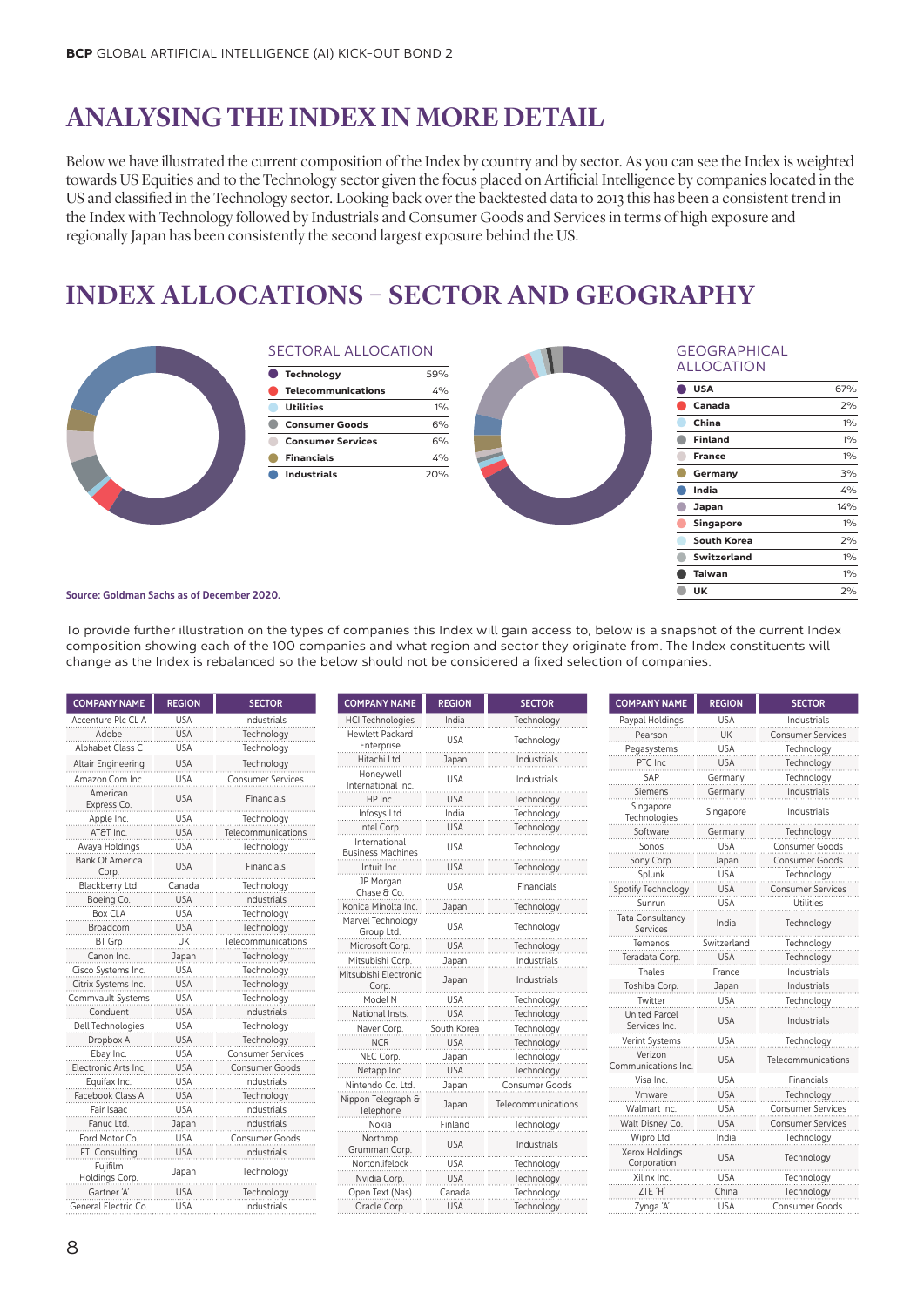# HOW DOES THE BOND WORK?

| <b>BOND STRUCTURE</b>                                                          | Investors in the BCP Global Artificial<br>Intelligence (AI) Kick-Out Bond 2 are<br>investing in a 10 year Certificate issued<br>by Goldman, Sachs & Co. Wertpapier<br>GmbH (GSW) which is a subsidiary of<br>The Goldman Sachs Group (GSG). BCP<br>Asset Management is the distributor of<br>the Bond and European Depositary<br>Bank SA, Dublin Branch, will act as the<br>Custodian of the Certificate on your<br>behalf. A custody account will be set up<br>in the name of BCP, who will hold the                                                     | Certificate on behalf of investors at<br>European Depositary Bank SA, Dublin<br>Branch. European Depositary Bank SA,<br>Dublin Branch is supervised by the<br>Commission de Surveillance du Secteur<br>Financier (CSSF) in Luxembourg and is<br>regulated by the Central Bank of Ireland<br>for conduct of business rules. The<br>Goldman Sachs Group has not<br>sponsored or endorsed the Bond in<br>any way.                                                                                                                |
|--------------------------------------------------------------------------------|-----------------------------------------------------------------------------------------------------------------------------------------------------------------------------------------------------------------------------------------------------------------------------------------------------------------------------------------------------------------------------------------------------------------------------------------------------------------------------------------------------------------------------------------------------------|-------------------------------------------------------------------------------------------------------------------------------------------------------------------------------------------------------------------------------------------------------------------------------------------------------------------------------------------------------------------------------------------------------------------------------------------------------------------------------------------------------------------------------|
| <b>EARLY MATURITY</b><br>(KICK-OUT)                                            | If at the end of the 1st Observation Date<br>on 28th February 2022 the Index is<br>equal to or above the Initial Level, the<br>Bond will mature early and you will<br>receive back 100% of your initial<br>investment plus 8.5% gross return. If at<br>the Initial Observation Date the Index is<br>not equal to or above the Initial Level<br>then the Bond and the underlying Index                                                                                                                                                                     | Level will be observed monthly<br>thereafter. The potential return will<br>accrue at a rate of 8.5%/12 for each<br>month that has elapsed. The Bond can<br>kick-out and mature early in any month<br>after the Initial Observation Date if the<br>Index closes above the Initial Level on<br>that monthly Observation Date.                                                                                                                                                                                                   |
| <b>MATURITY AFTER</b><br><b>10 YEARS</b>                                       | If the Bond continues to the end of year<br>10, then the following will apply:<br>$\rightarrow$ If the Final Index Level is equal to or<br>higher than the final Autocall Barrier<br>you will receive back your initial<br>investment plus a gross maximum<br>return of 85%.<br>$\rightarrow$ If the Final Index Level is lower than<br>the final Autocall Barrier, you will<br>receive back your initial investment<br>with no additional return, as long as<br>the closing level of the Index is not<br>more than 40% below the Initial<br>Index level. | $\rightarrow$ If the Final Index Level is lower than<br>the Autocall Barrier and the Index has<br>fallen by more than 40% from the<br>Initial Index Level, then your initial<br>investment will be reduced by 1% for<br>every 1% fall in the Index level at<br>maturity. (i.e. If the Index falls by<br>more than 40%, for example the<br>Final Index Level is 50% below the<br>Initial Index Level at the end of the<br>term, then your initial investment will<br>be reduced by 50%, as if you held<br>the Index directly). |
|                                                                                | <b>Investment Term</b><br>10 years with potential to redeem early                                                                                                                                                                                                                                                                                                                                                                                                                                                                                         |                                                                                                                                                                                                                                                                                                                                                                                                                                                                                                                               |
| <b>Potential Return</b><br>of 8.5% per annum accrued for<br>each month elapsed | <b>Autocall on</b><br><b>Global Equities</b>                                                                                                                                                                                                                                                                                                                                                                                                                                                                                                              | <b>Index</b><br>iSTOXX <sup>®</sup> Al Global Artificial Intelligence Index                                                                                                                                                                                                                                                                                                                                                                                                                                                   |
|                                                                                | <b>Risk</b><br>Capital at Risk if the Index falls by more than<br>40% from its Initial Level at Maturity                                                                                                                                                                                                                                                                                                                                                                                                                                                  |                                                                                                                                                                                                                                                                                                                                                                                                                                                                                                                               |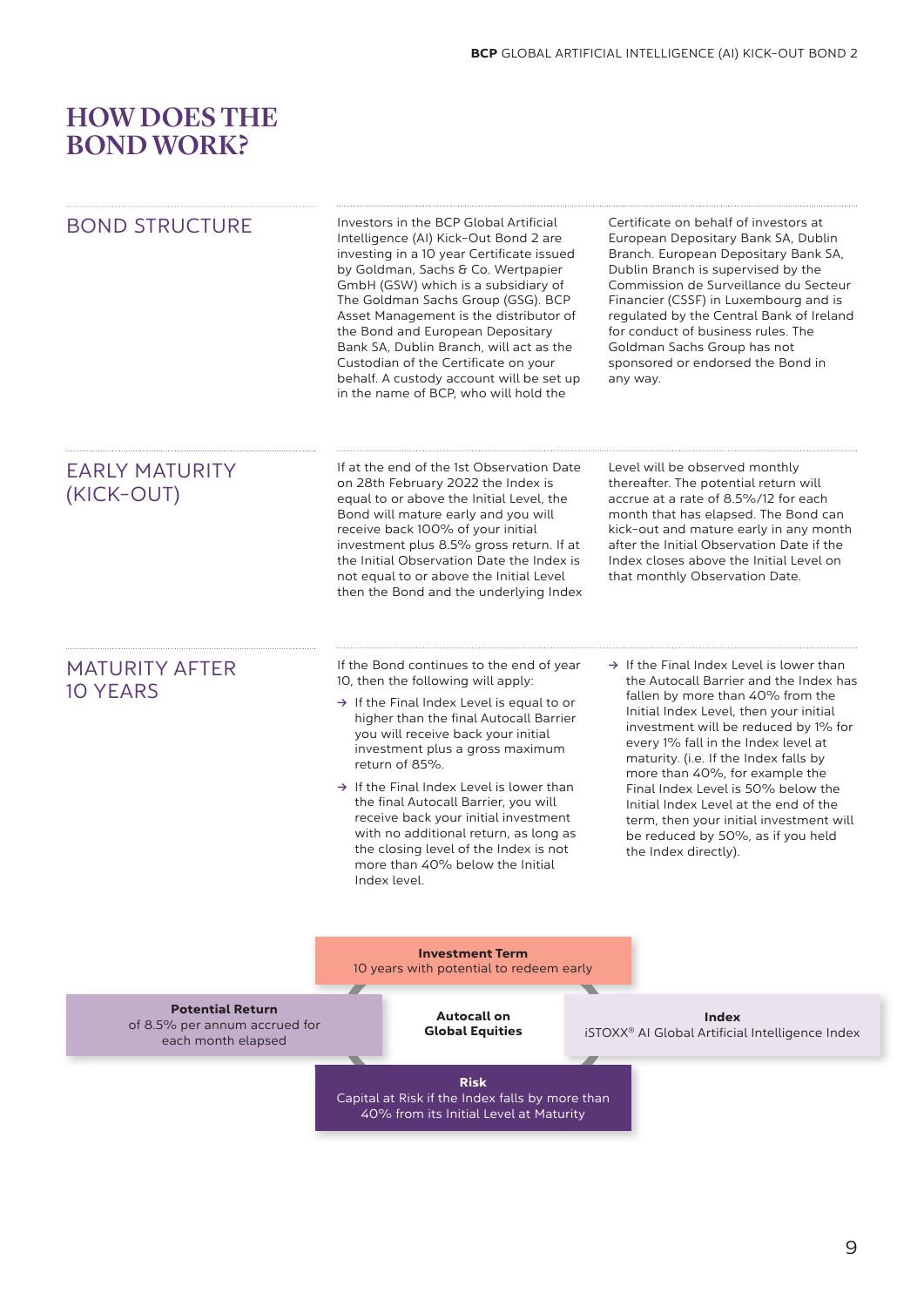### ILLUSTRATING HOW THE BOND WORKS?

The diagram below illustrates the potential returns for investors in the Bond. This is a 10 year product with the potential for early maturity, subject to the performance of the Index.

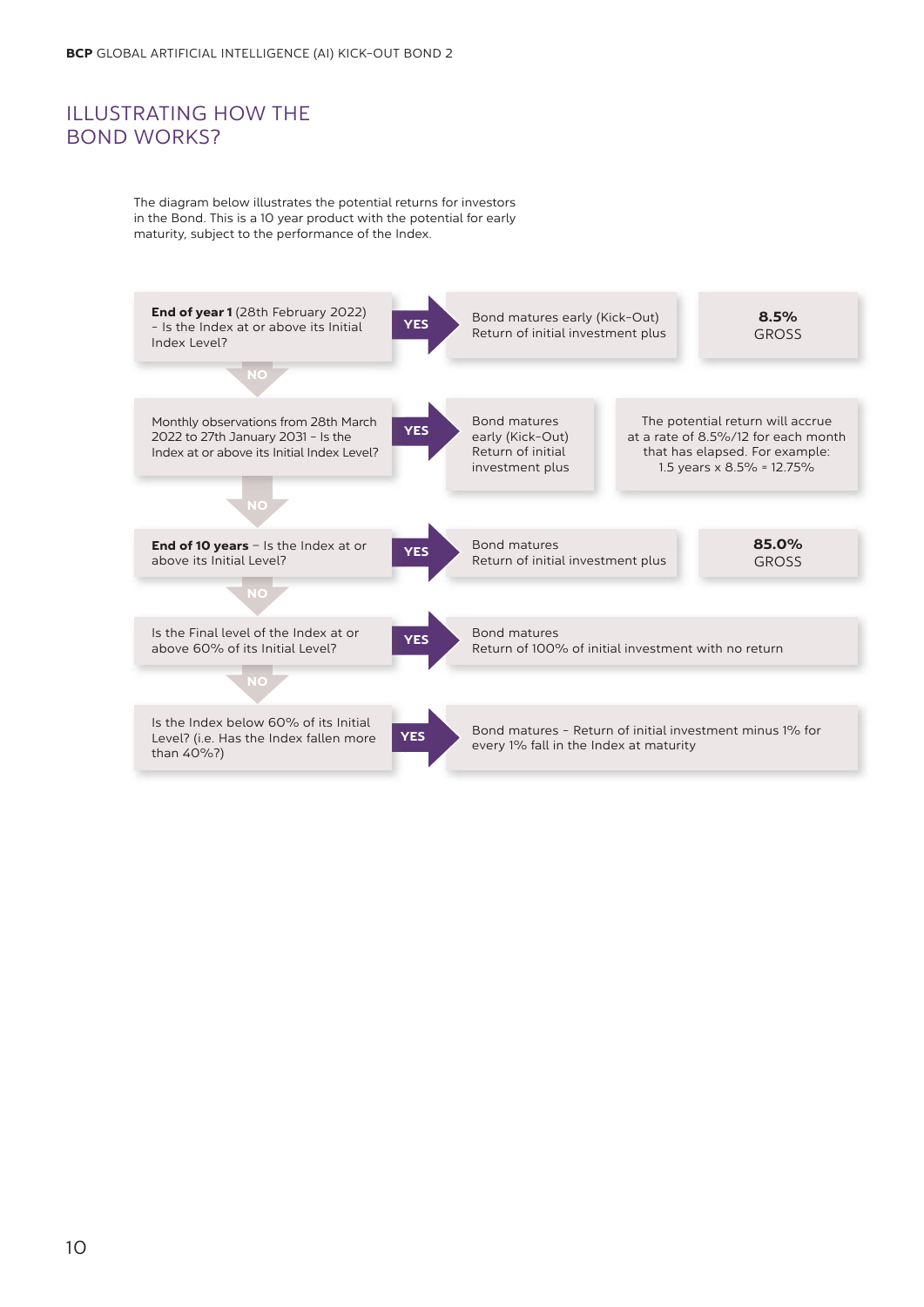## SIMULATED PAST PERFORMANCE

In order to demonstrate how the Bond would have performed in the past we carried out a series of tests to determine the simulated past performance applying the same parameters of the Bond to historic and simulated Index returns from the first available date. As the Index data only goes back to 2013 and this is a 10 year Bond we do not have any full 10

year simulated periods to analyse. We do have 1,722 observable data points where hypothetical bonds are launched every business day from March 2013 to December 2019 to allow all hypothetical bonds to have run at least 12 months before they are captured in our analysis. The results of this analysis show that:

**Ò** Hypothetical bond kicks out between 12 and 24 months 100% of the time

As none of the simulations have run 10 years we cannot analyse the historic likelihood of capital loss events.

Source: The Goldman Sachs Group (GSG) as of November 2020. Backtested and simulated performance is for illustrative purposes only. Past and simulated performance is not a reliable indicator of future returns. There is no guarantee that the strategy will operate in a manner consistent with past performance and simulated analysis. Performance is shown net of fees and gross of tax. The Goldman Sachs Group (GSG) provides no assurance or guarantee that the product will operate or would have operated in the past in a manner consistent with the above backtesting analysis.

Warning: Simulated past performance is not a reliable guide to future performance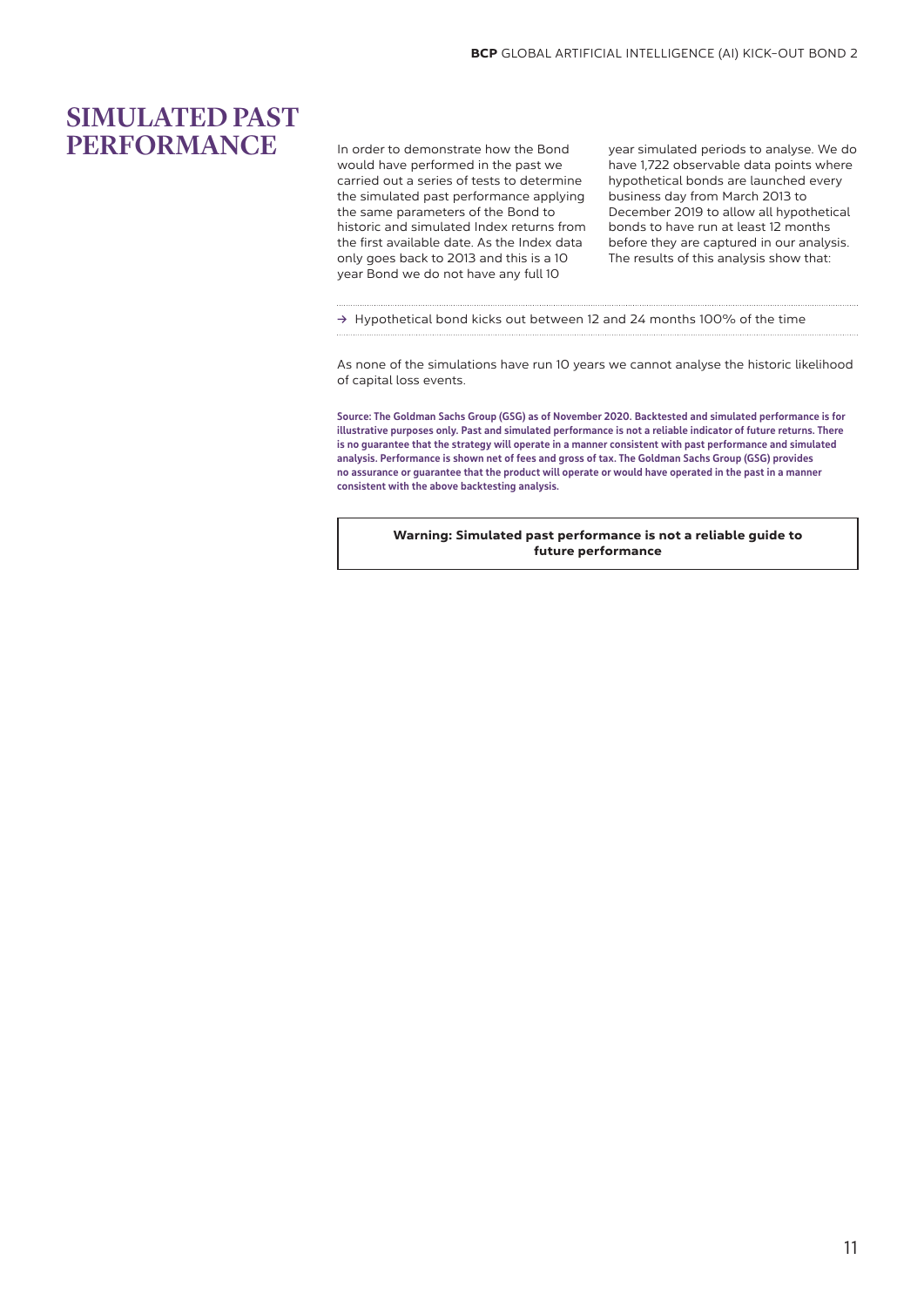IN SUMMARY The Bond is an equity based investment strategy that is focused on global companies that are active and innovative in the field of Artificial Intelligence (AI) and provides for multiple opportunities for strong investment returns to be generated while providing high levels of capital protection.

### The Bond:

- **Ò** Is focused on global companies that are active and innovative in the field of Artificial Intelligence (AI)
- **Ò** Is 10 years in term to maximise return potential and minimise risk of capital loss
- → Has monthly early kick-out opportunities after year 1 to optimise the potential to generate returns
- **Ò** Will protect investor's capital at maturity up to a 40% fall in the Index value. After which point investors will lose 1% for every 1% fall in the Index.

### **IMPORTANT DATES**

| <b>KEY EVENTS AND DATES</b>            |                                                                   |  |  |
|----------------------------------------|-------------------------------------------------------------------|--|--|
| Closing Date                           | 19th February 2021                                                |  |  |
| Initial Index Level                    | 26th February 2021                                                |  |  |
| Start Date                             | 5th March 2021                                                    |  |  |
| Final Index Level                      | 26th February 2031                                                |  |  |
| Initial Observation/Kick-Out Valuation | 28th February 2022                                                |  |  |
| Monthly Observation/Kick-Out Valuation | Period from and including<br>28th March 2022 to 27th January 2031 |  |  |
| Maturity Date                          | 5th March 2031                                                    |  |  |

Warning: If you invest in this product you may lose some or all of the money you invest. Warning: If you cash in your investment before the Final Maturity Date you may lose some or all of the money you invest. Warning: The value of your investment can go down as well as up. Warning: Past performance is not a reliable guide to future performance.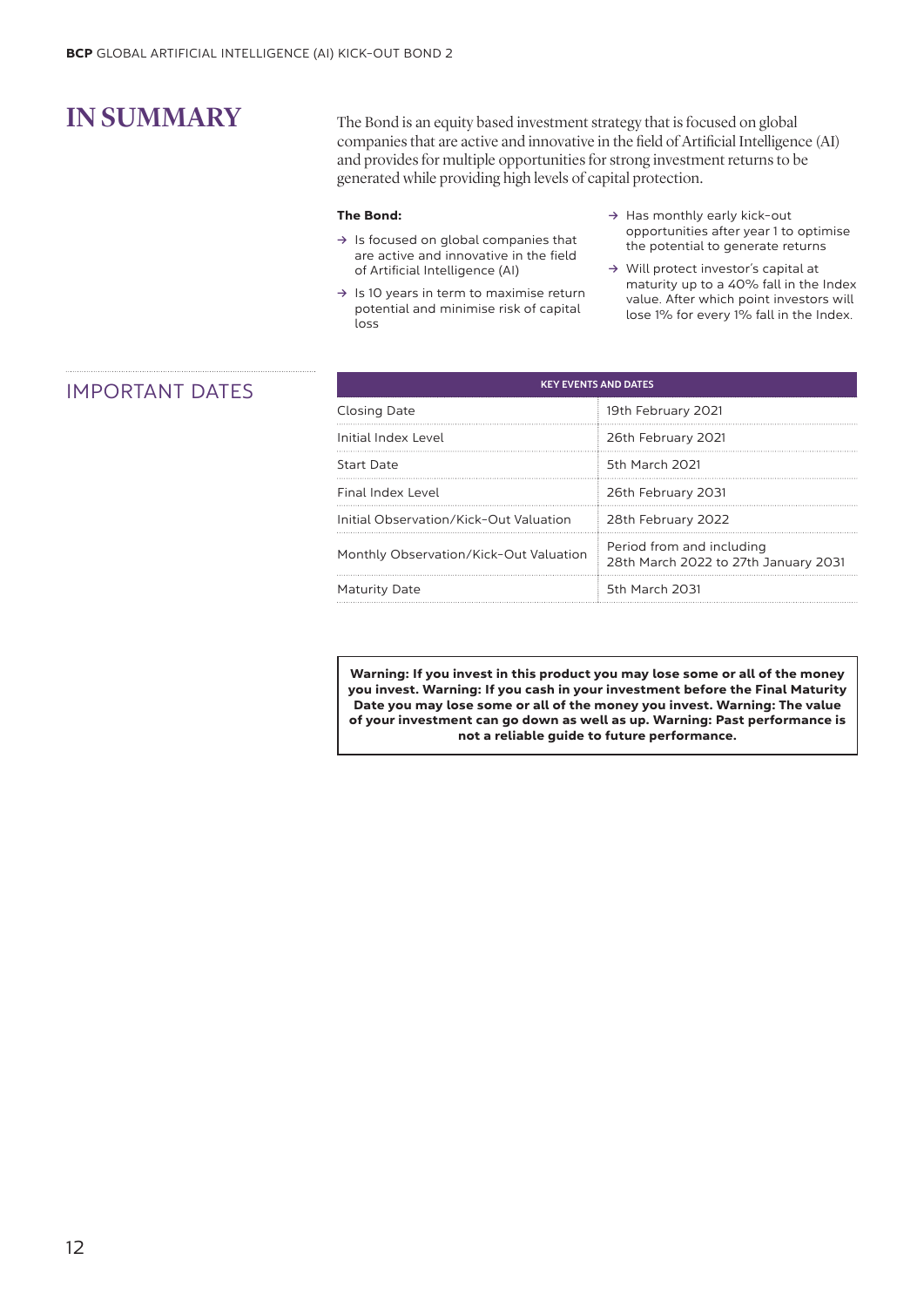## WHAT ARE THE RISKS INVOLVED IN THE BOND?

- → Risk of Capital Loss Your capital is at risk if the Index falls by more than 40% of the Initial Index Level at maturity. Your capital will be reduced by 1% for every 1% fall in the value of the Index at the end of the Bond. You may lose some, or all, of your investment amount.
- → **Counterparty/Credit Risk** Your capital is exposed to the credit risk of The Goldman Sachs Group as the guarantor of the Certificate. If The Goldman Sachs Group defaults on its senior debt obligations you may suffer partial or full capital loss and potential return.

Your investment in the Certificate ('the instrument'/'the security') with The Goldman Sachs Group ('the institution') is subject to the Bank Recovery and Resolution Directive. Below we provide some information on the potential treatment of investments in resolution or insolvency.

- **Ò** the instrument is unsecured and therefore subject to the resolution regime or normal insolvency if the institution fails;
- **Ò** the impact of the institution's failure on investors depends crucially on the ranking of the liability in the insolvency creditor hierarchy (which may have changed because of the introduction of depositor preference), on the amount of losses incurred and on the resolution strategy applied;
- → in the event of resolution:
	- **Ò** the outstanding amount may be reduced to zero or the security may be converted into ordinary shares or other instruments of ownership for the purpose of stabilisation and loss absorption;
	- **Ò** a transfer of assets to a bridge bank or in a sale of business may limit the capacity of the institution to meet repayment obligations, or may result in partial losses or no losses if the relevant liabilities are also transferred;
	- **Ò** the maturity of instruments or the interest rate under these instruments can be altered and the payments may be suspended for a certain period;
- **Ò** the liquidity of the secondary market in any unsecured debt instruments may be sensitive to events in financial markets;
- **Ò** existing liquidity arrangements (for example repurchase agreements by the issuing institution) might not protect clients from having to sell these instruments at a substantial discount below their principal amount, in the event of financial distress of the issuing institution;
- **Ò** liability holders have a right to compensation if the treatment they receive in resolution is less favourable than the treatment they would have received under normal insolvency proceedings (as a consequence of the application of the 'no creditor worse off' principle). This assessment must be based on an independent valuation of the institution. Compensation payments, if any, may be considerably later than contractual payment dates (in the same way that there may be a delay in recovering value in the event of an insolvency), although resolution, in principle, preserves value compared with insolvency.
- → Inflation Risk Any inflation during the term of the Bond will reduce the real value of your investment over time.
- → **Concentration Risk** Your investment in the Bond should only be considered as part of your overall investment portfolio. You should not put all, nor a large part, of the money you have available for investment into any one product, or with any one counterparty.
- **Ò** Market Risk External factors could affect national economies, regions or an asset class and cause a fall in value of the equity markets and could influence the return of capital at maturity.
- → Liquidity Risk There may be no market for this Security. An investor must be prepared to hold it until the Maturity Date. Goldman Sachs may, but is not obliged to, make a market. If it does, it may cease at any time without notice.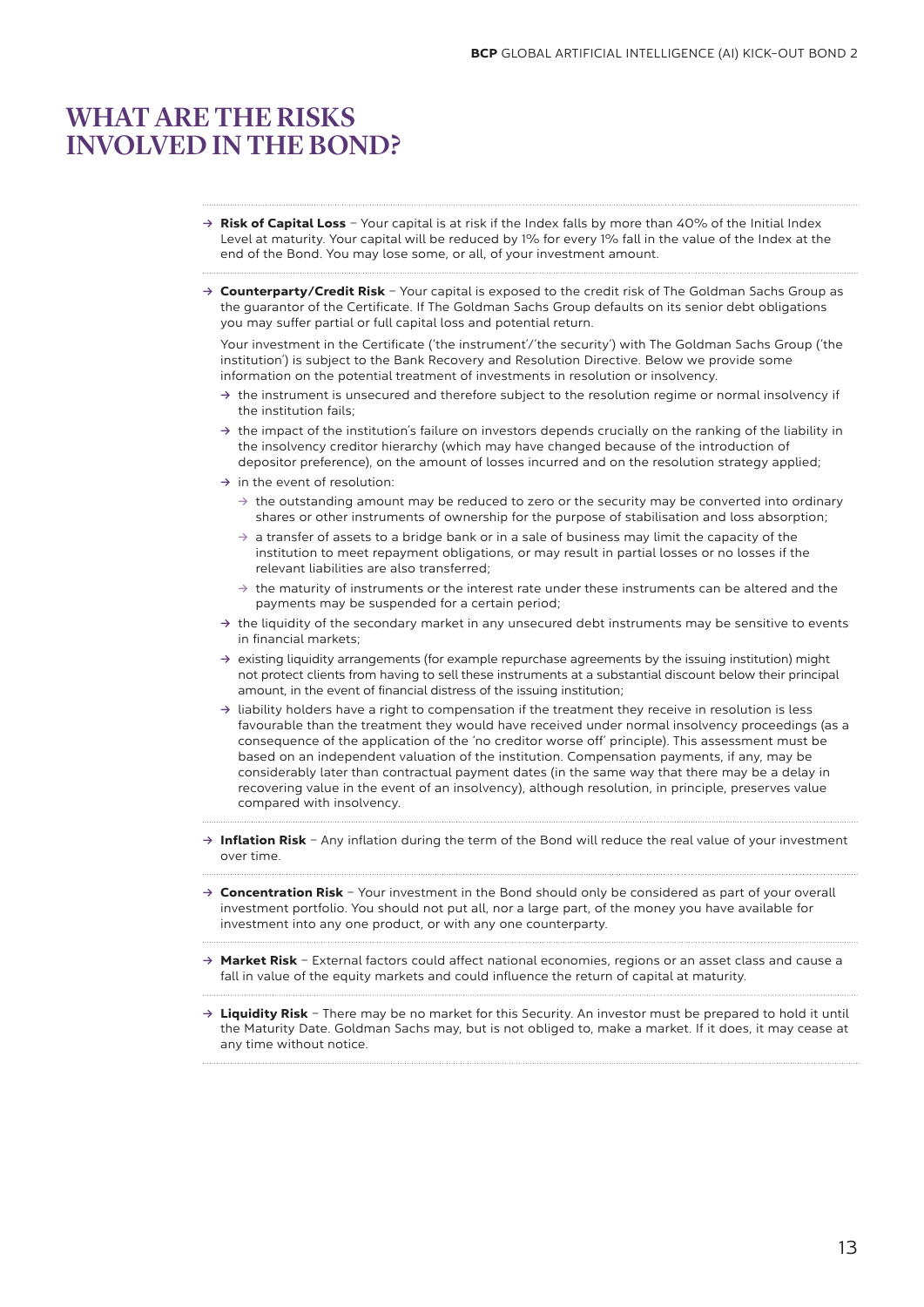# WHAT ARE THE RISKS INVOLVED IN THE BOND? (continued)

- **→ Secondary Market Risks** Goldman Sachs intends, under normal market conditions, to provide bid and offer prices for this Bond on a regular basis. However, Goldman Sachs makes no firm commitment to provide liquidity by means of bid and offer prices for this Bond, and assumes no legal obligation to quote any such prices or with respect to the level or determination of such prices. Potential Investors therefore should not rely on the ability to sell this Bond at a specific time or at a specific price. In special market situations, where the Issuer is completely unable to enter into hedging transactions, or where such transactions are very difficult to enter into, the spread between the bid and offer prices may be temporarily expanded, in order to limit the economic risks of the Issuer. In the event of a repurchase of your investment by Goldman, Sachs & Co. Wertpapier GmbH (GSW), the costs and charges will be equal to the difference between the fair value of your investment as determined by GSW and the price at which GSW actually buys the product.
- → **Early Redemption Risk** If the Bond is sold before the Final Maturity Date then the value of the Bond may be less then the original investment amount and the investor may lose some or all of the invested amount.
- → Lack of Compensation Scheme Protection Your investment is not covered by any investor compensation schemes in the event of a default of The Goldman Sachs Group (GSG).
- → Taxation Risk Current Irish taxation legislation does not allow for a clear categorisation of the product as being subject to Capital Gains Tax (CGT). There is a risk an alternative taxation basis may apply.

Investors should refer to the prospectus and final terms associated with this Bond before making any investment in the product. It is recommended that investors read carefully the "risk factors" section of the Bond's prospectus.

Warning: If you invest in this product you may lose some or all of the money you invest. Warning: If you cash in your investment before the Final Maturity Date you may lose some or all of the money you invest. Warning: The value of your investment can go down as well as up.

# **COUNTERPARTY SELECTION**

The Goldman Sachs Group (GSG) is the guarantor of the Issuer of the Certificate. The Issuer is Goldman, Sachs & Co. Wertpapier GmbH (GSW), which is a 100% owned subsidiary of GSG and the Certificate issued by GSW has an irrevocable and unconditional guarantee from GSG. Investors in this Bond will have capital exposure to the senior counterparty risk of GSG. In the event of a senior debt default by GSG investors capital is at risk.

Goldman Sachs is ultimately responsible for the payment of any return of capital

and any investment return due from the Certificate. As a result it is imperative that the counterparty has a strong and sound financial profile and high credit strength. Investors in the Bond should familiarise themselves with the counterparty risk they are exposed to and the information below provides some of the key facts and figures behind Goldman Sachs which led BCP to select them as the preferred counterparty for this product.

Don't forget, you can invest in the Bond online at vespro.bcp.ie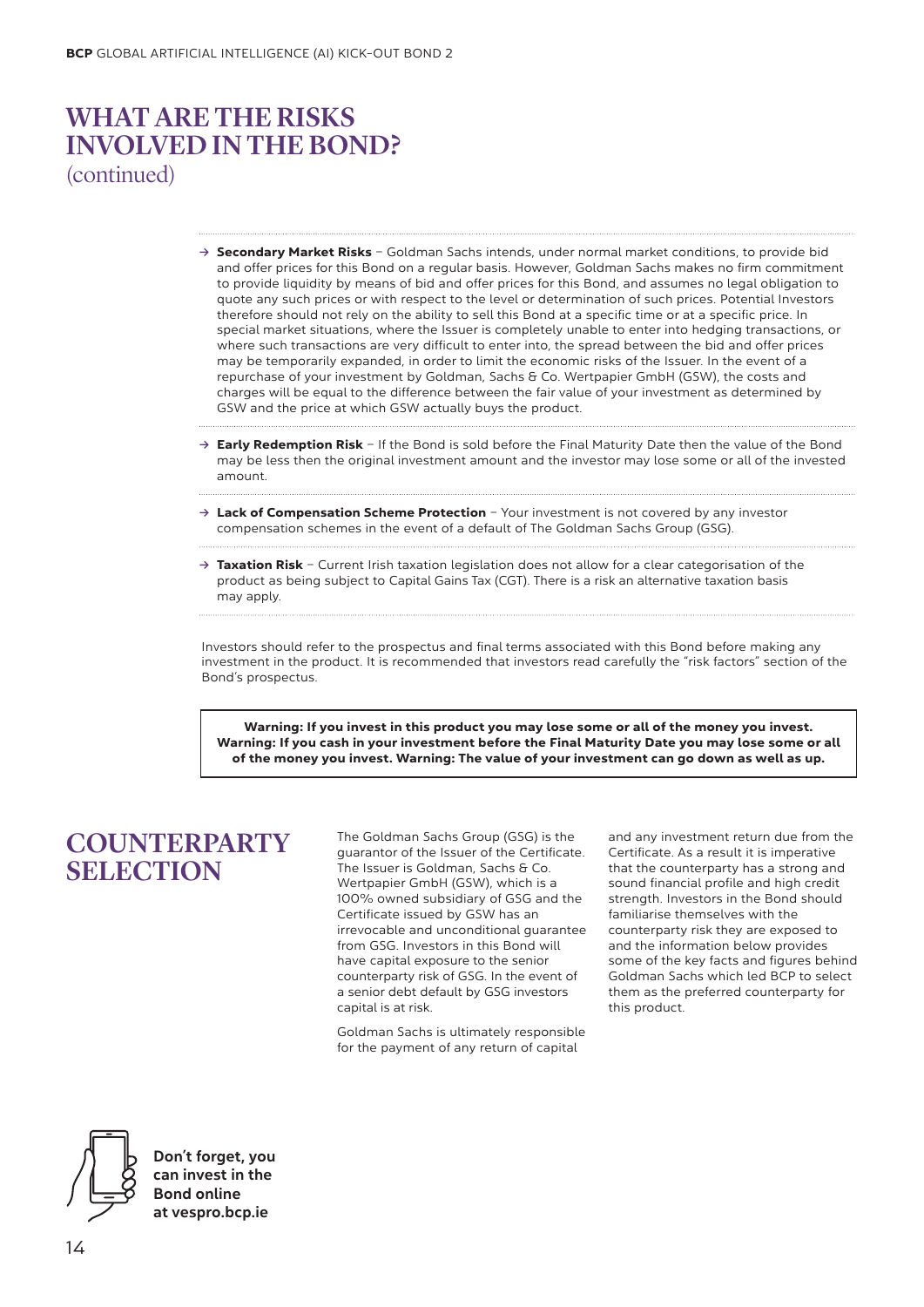### THE GOLDMAN SACHS GROUP

- **Ò** The Goldman Sachs Group, Inc. is a leading global investment banking, securities and investment management firm that provides a wide range of financial services to a substantial and diversified client base that includes corporations, financial institutions, governments and individuals. Founded in 1869, the firm is headquartered in New York and maintains offices in all major financial centres around the world.
- **Ò** GSG is a bank holding company and a financial holding company regulated by the Board of Governors of the Federal Reserve System (Federal Reserve Board).
- **Ò** As of 30th November 2020, Goldman Sachs employed 38,500 employees worldwide, and currently has a market capitalisation of over €70.3bn.
- **Ò** Goldman Sachs current credit ratings are in the table below:

| <b>CREDIT RATING</b>    | <b>FITCH</b> | MOODY'S               | S&P    |
|-------------------------|--------------|-----------------------|--------|
| The Goldman Sachs Group |              |                       | RRR+   |
| Outlook                 | Negative     | Review for<br>Upgrade | Stable |

Source: Bloomberg as of December 2020.

- **Ò** GSW is a 100% owned subsidiary of GSG and will act as Issuer of the Certificate.
- **Ò** The return of your capital secure amount and gross income payments are dependent on GSW paying back

the amounts due under its obligation on the Certificate. Ultimately, the investor bears a credit risk on GSG as the guarantor of GSW. This is called Counterparty Risk or Credit Risk.

Warning: If The Goldman Sachs Group were to default, you will lose some or all of your investment and potential return.

CREDIT RATINGS One of the factors you may wish to take into account when reviewing a counterparty is its long term credit ratings. These are the opinions of a range of credit rating agencies regarding the long term security of the counterparty.

> A high rating of a counterparty from one or more of the credit rating agencies is not a guarantee that the Issuer will meet its obligation to pay the amount due from the Bond. Fitch, Moody's and Standard & Poor's are independent ratings agencies that research and grade the ability of financial and other institutions to make the payments due from the Securities issued and/or guaranteed by them.

By way of example, Standard & Poor's highest possible rating is AAA, followed by AA and A. These three ratings along

with their BBB rating are generally regarded as investment grade (i.e. of higher quality). All of these ratings, except the AAA rating, can also be modified by a plus or a minus to give a counterparty's relative status within the grade; for example, A+, A, A- for the A rating. A rating outlook assesses the potential direction of a long term credit rating view over the intermediate term. The term considered varies between credit rating agencies; Fitch looks at a 12 to 24 month period, Standard & Poor's a 6 to 24 month period, while Moody's says its outlooks are 'over the medium term'. In determining a rating outlook, consideration is given to any changes in the economic and fundamental business conditions. An outlook is not necessarily a precursor of a rating change or future credit watch action.

- → **POSITIVE** means that a rating may be raised.
- → **NEGATIVE** means that a rating may be lowered
- **→ STABLE** means that a rating is not likely to change
- → **UNDER REVIEW**, either positive or negative means a rating may be raised or lowered in the short term.

All references to the credit rating are correct as at December 2020. Credit ratings are subject to change during the offer period and during the term of the Bond. Ongoing information about the

ratings of the Counterparty is available from BCP. Please refer to your financial adviser if you have any queries regarding credit ratings.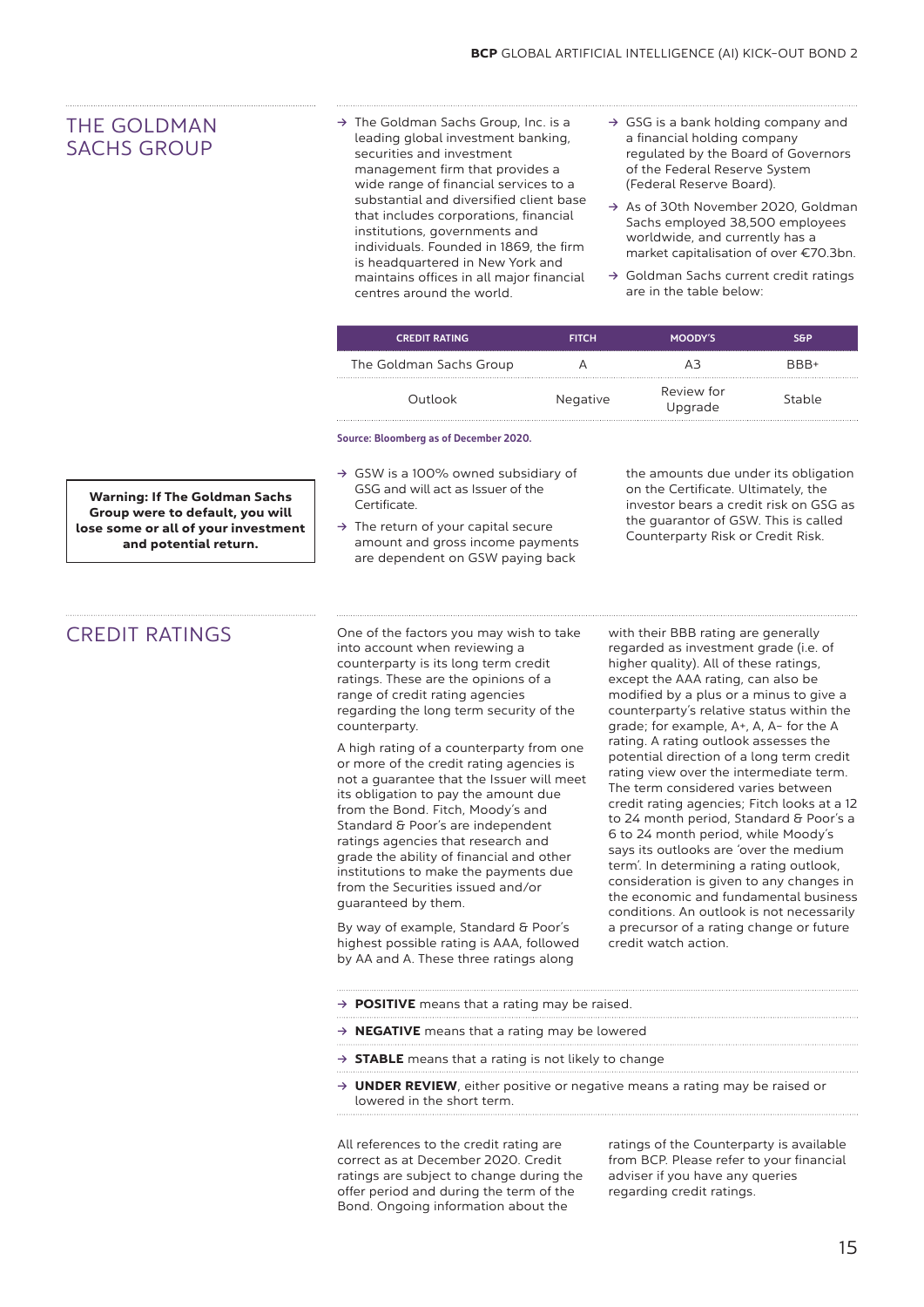### This Bond is categorised by BCP as a TARGET MARKETASSESSMENT / IS THIS BOND RIGHT FORYOU?

Balanced risk product and is designed for investors who want to earn a return based on the performance of Global equities. BCP have designed this Bond with specific investors in mind, defined as the 'Target Market'. When considering an investment you should review the below criteria to assist in determining if this investment is right for your own particular situation, and you are therefore within the Target Market we had considered.

### INSIDE THE TARGET MARKET

- **→** You are seeking an investment return and are prepared to risk losing some or all of your initial investment
- **Ò** You understand that the return of capital is based on the performance of the Index
- **Ò** You understand that capital loss will occur if the Index falls by more than 40% in value at maturity
- **→** You want to benefit from the performance of the Index
- **Ò** You have some knowledge of, and experience in, investments which allows you to understand the risks associated with this investment.
- **Ò** You understand the return potential and how the return is generated
- **Ò** You are willing to invest for a period up to 10 years
- **Ò** You are an individual, ARF/AMRF, Pension Fund, Religious Order, Charity or Corporate investor with a minimum of €20,000 or more (in increments of €1,000) to invest
- **Ò** You understand that if The Goldman Sachs Group (GSG) was to default, you will lose some or all of your investment and potential return

### OUTSIDE THE TARGET MARKET

- **Ò** You are not willing to risk any of your capital
- → You want a regular income and dividends
- **Ò** You may need immediate access to your money before maturity
- → You do not have sufficient knowledge of or experience in investments to understand the risks associated with this investment
- → You cannot commit to the full 10 year Term
- **→** You want a guaranteed return on your investment
- **Ò** You want to add to your investment on a regular basis
- **→** You wish to invest in products which qualify for an investor compensation scheme

Warning: Certain investments may carry a higher degree of risk than others and may therefore be unsuitable for some investors.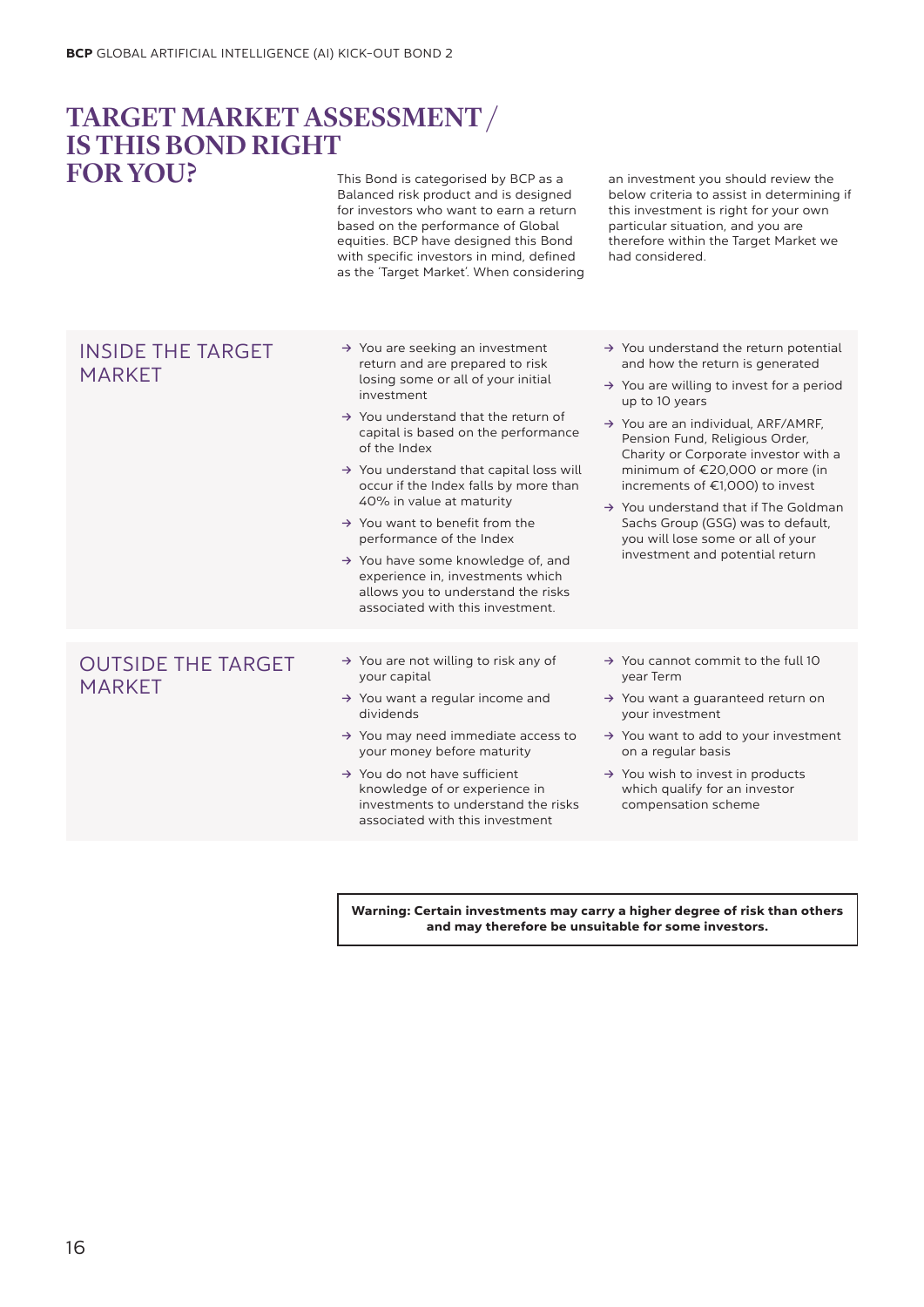# TAXATION

# **CHARGES**

## WHAT IS A CERTIFICATE?

**CAPITAL SECURITY** 

### The Bond is a listed Certificate and all investment returns will be paid gross of tax. The current Irish legislation surrounding Capital Gains Tax (CGT) does not allow for a clear categorisation of such products as being subject to CGT. Similar products that have been marketed in Ireland for a number of years have been subject to CGT. Based on this practice and on independent

There is a total fee of 4.20% (or €840 for an investment of €20,000) built into the terms of the Bond. 100% of your investment is allocated to the Bond and any performance returns generated are based on 100% of the invested capital, not your invested capital minus the fee. There are no annual management fees. From the total fee received, European Depositary Bank SA, Dublin Branch will receive 0.3% (or €60 for an investment of €20,000) for custody and execution services. If you have invested via an authorised investment intermediary they will be paid a fee of 2.0% (or €400 for an investment of €20,000). This fee is payable to BCP if you do not deal with us through an intermediary. BCP Asset Management will receive a fee of 1.90% (or €380 for an investment of €20,000) for the distribution, marketing and administration of the Bond. The fee payable to BCP quoted above may vary depending on the fee payable to BCP by Goldman, Sachs & Co. Wertpapier GmbH (GSW) on any subsequent increases or decreases to the initial amount hedged

A Certificate is an instrument issued by a bank that confers a debt obligation on the bank to the benefit of the investor. A Certificate can therefore be classified as a bank debt security or a bank bond. The BCP Global Artificial Intelligence (AI) Kick-Out Bond 2 is in the form of a Certificate issued by Goldman, Sachs & Co. Wertpapier GmbH (GSW) which is a

The BCP Global Artificial Intelligence (AI) Kick-Out Bond 2 is not a hard capital protected product. The capital security being offered is conditional on the performance of the Index and will not apply if the Index falls by more than 40% at maturity from the Initial Index

taxation advice received, it is our understanding that this product should be subject to CGT. Revenue law and practice can change at any time. BCP are not tax advisers and are not offering tax advice on this product. Investors should satisfy themselves independently of the taxation treatment of the Bond in relation to reporting requirements and the implications of non-disclosure.

for this product. The fee to BCP will depend primarily on the option price, the market interest rate and the Bank's funding rate at the time. The actual % payable to BCP will be notified to you after the start date of this product. In addition to this commission we may receive from or provide to our counterparties and/or intermediaries minor non-monetary benefits; which may arise in the normal course of business (e.g. attendance at training, conferences or off site meetings that may include a minor sustenance).

In relation to any withdrawal outside of the early and final maturity dates a 0.5% (or €100 for an unwind of €20,000) administration charge (subject to €100 minimum charge) payable to BCP will apply to the full realised market value (which may be more or less than the amount invested). GSW may apply a charge which is equivalent to a deduction from the realised market value of no greater than  $0.5\%$ 

subsidiary of The Goldman Sachs Group. This is a senior unsecured debt instrument that ranks equally with all other senior unsecured debt issued by GSW. The Certificate will be listed on the Luxembourg Stock Exchange and can therefore be generally classified as a listed bond.

Level. The security of your capital is also dependent on the credit worthiness of The Goldman Sachs Group (GSG) and if GSG defaults on its senior debt you may lose some or all of the capital invested and any unpaid returns.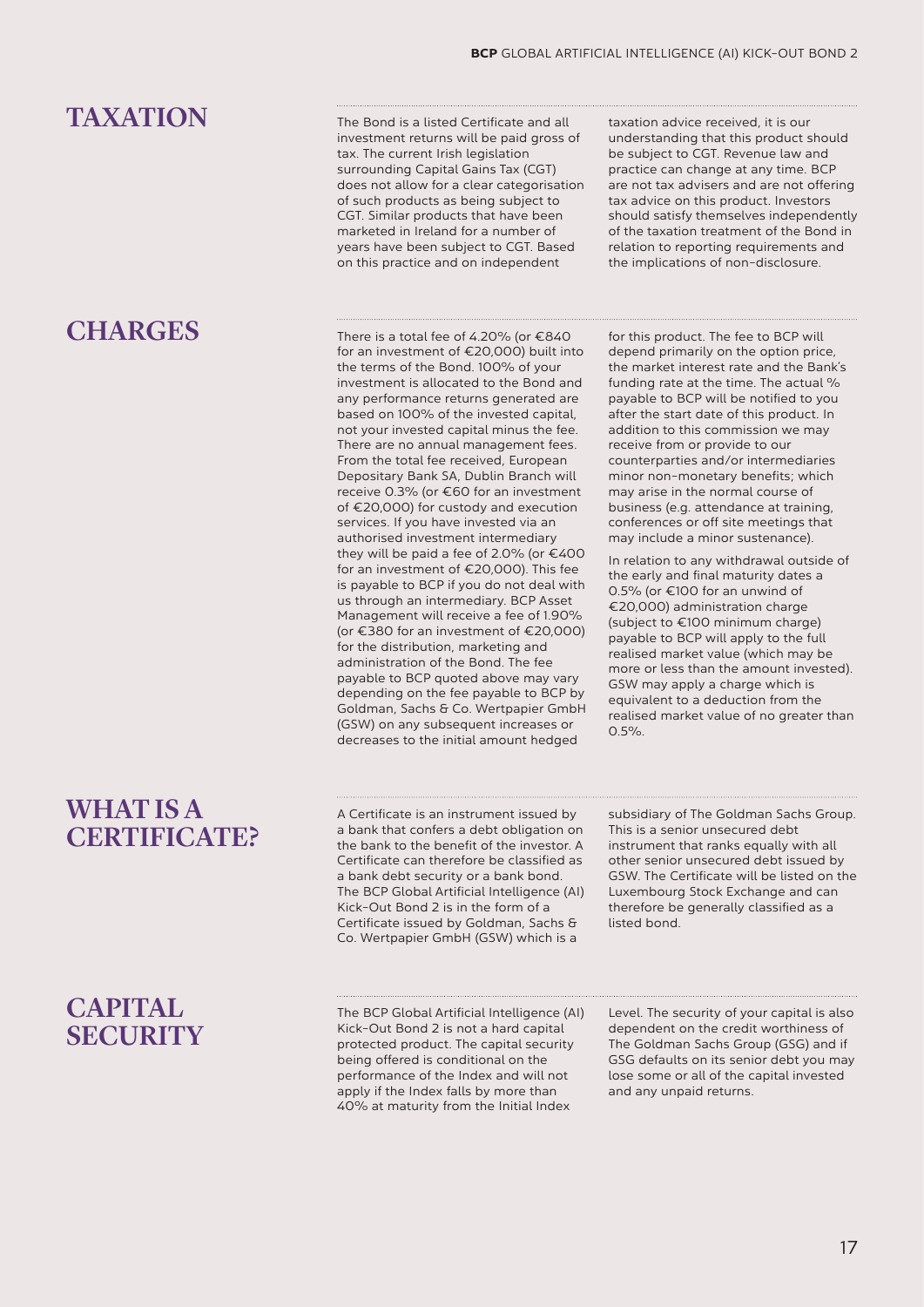# QUESTIONS & ANSWERS

| <b>DO I HAVE ACCESS TO</b><br>MY INVESTMENT?  | You should only invest in this Bond if<br>you do not need access to your money<br>for 10 years. Goldman Sachs intends to<br>make a market in the security on a<br>regular basis under normal market<br>conditions, but Goldman Sachs does not<br>commit and is under no obligation legal<br>or otherwise to make any market in the<br>security. Goldman Sachs, as applicable,<br>intends, under normal market<br>conditions, to provide bid and offer<br>prices for this security on a regular<br>basis. However, Goldman Sachs, as<br>applicable, makes no firm commitment<br>to provide liquidity by means of bid and                                                             | offer prices for this security, and<br>assumes no legal obligation to quote<br>any such prices or with respect to the<br>level or determination of such prices.<br>Potential Holders therefore should not<br>rely on the ability to sell this security at<br>a specific time or at a specific price. In<br>special market situations, where<br>Goldman Sachs is completely unable to<br>enter into hedging transactions, or<br>where such transactions are very<br>difficult to enter into, the spread<br>between the bid and offer prices may be<br>temporarily expanded, in order to limit<br>the economic risks to Goldman Sachs. |
|-----------------------------------------------|-------------------------------------------------------------------------------------------------------------------------------------------------------------------------------------------------------------------------------------------------------------------------------------------------------------------------------------------------------------------------------------------------------------------------------------------------------------------------------------------------------------------------------------------------------------------------------------------------------------------------------------------------------------------------------------|--------------------------------------------------------------------------------------------------------------------------------------------------------------------------------------------------------------------------------------------------------------------------------------------------------------------------------------------------------------------------------------------------------------------------------------------------------------------------------------------------------------------------------------------------------------------------------------------------------------------------------------|
| <b>WHERE DOES MY</b><br><b>INVESTMENT GO?</b> | The Certificate is issued by Goldman,<br>Sachs & Co. Wertpapier GmbH (GSW)<br>and quaranteed by the Goldman Sachs<br>Group (GSG). BCP has appointed<br>European Depositary Bank SA, Dublin<br>Branch (EDB) who are authorised to act<br>as the custodian of the Certificate.<br>Investor funds will be transferred from                                                                                                                                                                                                                                                                                                                                                             | BCP to EDB and funds will be<br>transferred to GSW before the Start<br>Date. At the Final Maturity Date funds<br>will be transferred back to EDB who in<br>turn will return the funds to BCP. BCP<br>will advise you of the amount received<br>and request your written instructions.                                                                                                                                                                                                                                                                                                                                                |
| <b>WHAT HAPPENS IF I DIE?</b>                 | In the event of the death of a sole<br>investor prior to the expiry of the Term:<br>a) the Bond may be transferred into the<br>name(s) of the deceased investor's<br>personal representatives or of any other<br>person nominated by such personal<br>representatives, or b) the Bond may be<br>redeemed, subject to normal probate<br>regulations, at its realisable value as<br>determined by BCP based on a<br>calculation by Goldman, Sachs & Co.<br>Wertpapier GmbH (GSW). The amount<br>redeemed may be more or less than the<br>capital invested.<br>Where the Bond is held in joint names it<br>will, upon the death of one of the<br>investors and upon production of such | evidence of death as BCP may require,<br>be transferred into the name(s) of the<br>surviving investor(s).<br>Where an investment is made on behalf<br>of a self-directed or self-administered<br>pension plan, in the event of death of a<br>member prior to the expiry of the term,<br>the Bond may be redeemed at its<br>realisable value as determined by BCP<br>based on a calculation by GSW which<br>may be more or less than the capital<br>invested. The proceeds from such<br>redemption will be paid to the trustees<br>of the plan, or the investing Life<br>Company as appropriate.                                      |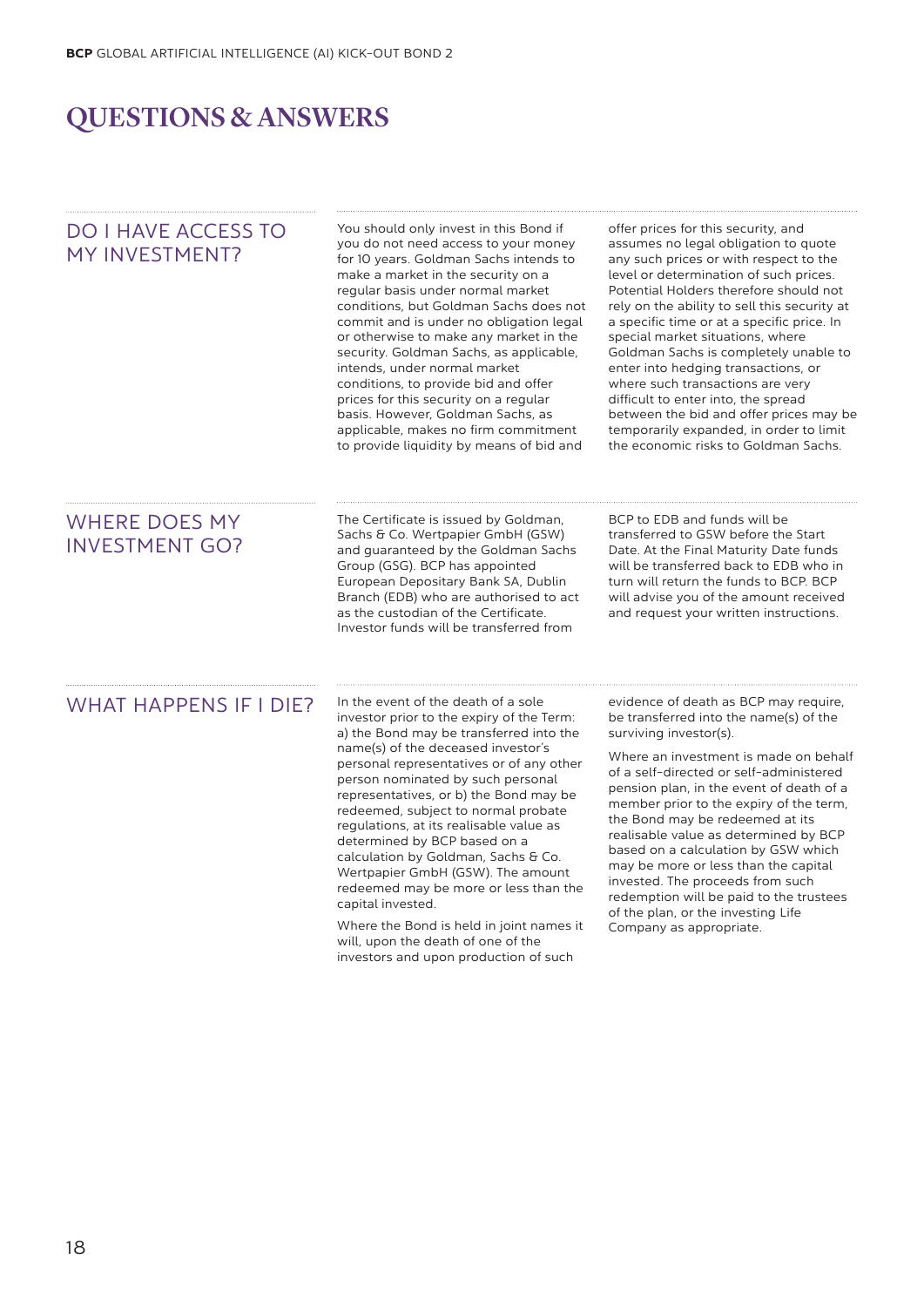## CHECKLIST FOR INVESTORS

| <b>INDIVIDUALS</b>                                                | Please complete the BCP application form in full.                                                                                                                                                                                                                              |
|-------------------------------------------------------------------|--------------------------------------------------------------------------------------------------------------------------------------------------------------------------------------------------------------------------------------------------------------------------------|
|                                                                   | Please provide a certified copy of photo ID for each investor. The photo ID must not have<br>expired, must be clear and in the name of the investor.                                                                                                                           |
|                                                                   | Please provide a certified copy (or original) of address verification for each investor dated in<br>the last 6 months.                                                                                                                                                         |
|                                                                   | Where you have paid by non personal cheque (e.g. Bank or Credit Union draft) please<br>provide the bank account details (on application form) from which the draft was drawn and<br>provide a second proof of address verification for each investor.                          |
| <b>SELF-DIRECTED</b><br>ARF, AMRF, PRB,<br><b>PRSA &amp; SSAP</b> | Please complete the BCP application form in full.                                                                                                                                                                                                                              |
|                                                                   | Please provide a certified copy of photo ID for the beneficiary. The photo ID must not have<br>expired, must be clear and in the name of the beneficiary.                                                                                                                      |
|                                                                   | Please provide a certified copy (or original) of address verification for the beneficiary dated<br>in the last 6 months.                                                                                                                                                       |
|                                                                   | Please provide a copy of Revenue Approval for SSAPs.                                                                                                                                                                                                                           |
| <b>BCP ARF/AMRF</b><br><b>OR BCP PRB</b><br><b>INVESTORS</b>      | Please complete the BCP ARF/AMRF or BCP PRB application form in full.                                                                                                                                                                                                          |
|                                                                   | Please provide a certified copy of photo ID for the beneficiary. The photo ID must not have<br>expired, must be clear and in the name of the investor.                                                                                                                         |
|                                                                   | Please provide a certified copy (or original) of address verification for the beneficiary dated<br>in the last 6 months.                                                                                                                                                       |
|                                                                   | For Corporates, Charities & Trusts (i.e. any non individual investor) a Legal Entity Identifier<br>T<br>(LEI) is required prior to investing. Please contact BCP for further requirements.<br>For Non Resident personal investors please contact BCP for further requirements. |
| <b>INTERMEDIARY</b><br><b>CHECKLIST</b>                           |                                                                                                                                                                                                                                                                                |
|                                                                   | Intermediary Firms must be authorised for 'Listed Shares & Bonds' in order to advise on this<br>product. Individual advisers must meet the requirements of the Central Bank's Minimum<br>Competency Code relating to Savings and Investments. Advisers who are Grandfathered   |

must also ensure that on their Statement of Grandfathered Status they have been Grandfathered in respect of section 3. Savings & Investment e) - 'Listed Shares & Bonds'.

The Intermediary Firm must complete the 'BCP Products Due Diligence' (if you have not previously completed it).

This product is only available to clients who have received investment advice. As such you will need to complete a client fact find and issue your client(s) with a Suitability letter outlining why the investment is considered suitable.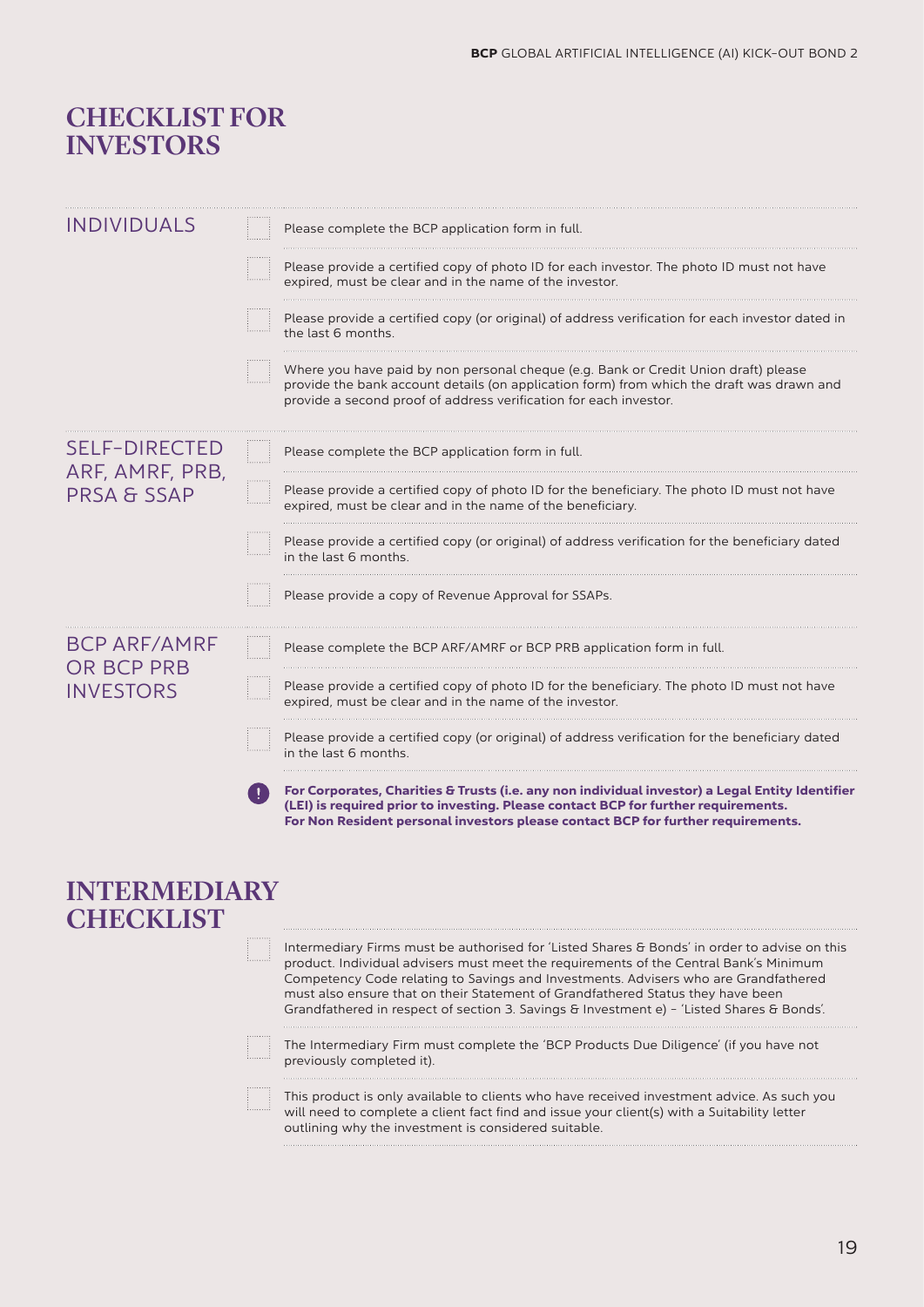# TERMS & CONDITIONS

### 1. DEFINITIONS

'AMRF': Approved Minimum Retirement Fund.

'ARF': Approved Retirement Fund.

'BCP': BCP Asset Management DAC. BCP is regulated by the Central Bank of Ireland.

'Bond': The BCP Global Artificial Intelligence (AI) Kick-Out Bond 2.

'Custodian': European Depositary Bank SA, Dublin Branch is supervised by the Commission de Surveillance du Secteur Financier (CSSF) in Luxembourg and is regulated by the Central Bank of Ireland for conduct of business rules.

'Early Redemption': If, on one of the Observation Dates the Index Level is higher than or equal to the Initial Index Level, Early Redemption will occur, and the Bond will repay capital plus a gross return of 8.5% per annum for the period invested.

'Final Index Level': Official closing price of the Index on the Final Valuation Date.

'Final Maturity Date': 5th March 2031.

'Final Valuation Date': 26th February 2031.

'Fitch': Fitch Ratings.

'Index': iSTOXX ® AI Global Artificial Intelligence 100 NR Decrement 5% with the Bloomberg ticker of IXAGARD5.

'Initial Index Level': Official closing price of the Index on the Initial Valuation Date.

'Initial Valuation Date': 26th February 2021.

'Investment': the sum of money initially invested by you. 'ISIN Code': XS2248866241.

'Issuer': Goldman, Sachs & Co. Wertpapier GmbH (GSW).

'Issue Date': 5th March 2021.

'Lead Distributor': BCP Asset Management DAC, trading as BCP, which is regulated by the Central Bank of Ireland.

'Listing': This Bond will be listed on the Luxembourg Stock Exchange.

'Market Disruption Event': If any of: (i) a disruption or suspension of, or limitation on, the operations of any of the parties or entities connected with the provision of services affecting the Bond, for any reason whatsoever; (ii) any material modification of the Index for any reason whatsoever which affects the Index or any other event which requires an adjustment; (iii) the calculation and/or publication of the Index is taken over by another person, or is replaced by a successor asset, or an error in the level of the asset is discovered for any reason whatsoever or the asset ceases to exist.

'Moody's': Moody's Investor Services Limited.

'Observation Dates': period from and including 28th February 2022 to and excluding 26th February 2031.

'PRB': Personal Retirement Bond.

'Senior Debt': Borrowed money that a company must repay first if it goes out of business. If a company goes bankrupt, senior debt holders are most likely to be repaid, followed by junior debt holders, preferred stock holders and common stock holders.

'SSAP': Small Self Administered Pension.

'Standard & Poor's': Standard and Poor's Financial Services LLC.

'Start Date': 5th March 2021.

'Term': the period from and including the Start Date to the Final Maturity Date. 'U.S. Person': a U.S. Person as defined in Regulation S under the U.S. Securities Act of 1933, as amended, or as defined in the U.S. Internal Revenue Code of 1986, as amended.

### 2. CONFIRMATION OF IDENTITY - NEW & EXISTING CLIENTS

Further to the money laundering provisions of the Criminal Justice (Money Laundering & Terrorist Financing) Act, 2010 as amended applicants and beneficial owners must provide with their application (1) copy passport or full drivers licence certified by one of the following: Garda Síochána / Accountant / Solicitor / Notary Public / Embassy Consular Staff Member / Authorised Financial Service Provider and (2) original address verification (e.g. utility bill) dated within the last 6 months. For payments by draft please provide a second form of separate address verification. Please note this applies to existing as well as new clients. Additional documentation will be required for corporate, pension and charitable organisation applicants.

#### **CLIENT ORDER EXECUTION POLICY A**

Client orders to BCP must be in writing, signed by the client. Clarifications of orders may be communicated by recorded telephone call. Orders will be processed according to the date they are received. They will be transmitted to the relevant entity in the order all documentation (including that required to comply with BCP's Anti-Money laundering policy) to the standard required by BCP to process the order, is received.

#### 4. YOUR INVESTMENT

- 4.1 Prior to the Start Date your money will be held in a Client Asset Account in the name of BCP Asset Management DAC. Your money will be held with other clients' assets as part of a common pool so you do not have a claim against a specific sum in a specific account; your claim is against the client assets pool in general. In the case of any such pooled client account we will ensure that such account is in the name of BCP Asset Management DAC, is designated as a client asset account and that only we are entitled to issue instructions in respect of this account. This client asset account will be operated in accordance with the Irish Client Asset Regulations 2017. Funds will be transferred to the Custodian before the Start Date to facilitate the purchase of your Investment. No interest will be paid to you in relation to the period up to the Start Date.
- 4.2 When the Custodian receives your Investment, it will allocate such monies to a custody account in the name of BCP Asset Management DAC, your Investment will be held with other clients' assets as part of a common pool so you do not have a claim against a specific sum in a specific account; your claim is against the client assets pool in general. This account will be operated in accordance with the Irish Client Asset Regulations 2017.
- 4.3 The Certificate will be registered in the name of the Custodian, and documents of title, if any, will be kept in the custody of the Custodian.
- 4.4 After the start of the Investment, following the purchase of the Certificate in respect of your Investment, BCP will send you written confirmation of your Investment. We will provide you with quarterly statements for this Investment. Prices for BCP products will also be updated at least quarterly, and available to view online via vespro.bcp.ie.

### 5. CUSTOMER CATEGORY

BCP, as Lead Distributor, will treat you as a retail client for the purposes of MiFID. This means you will receive the highest level of MiFID protection. You may request to be treated as a professional client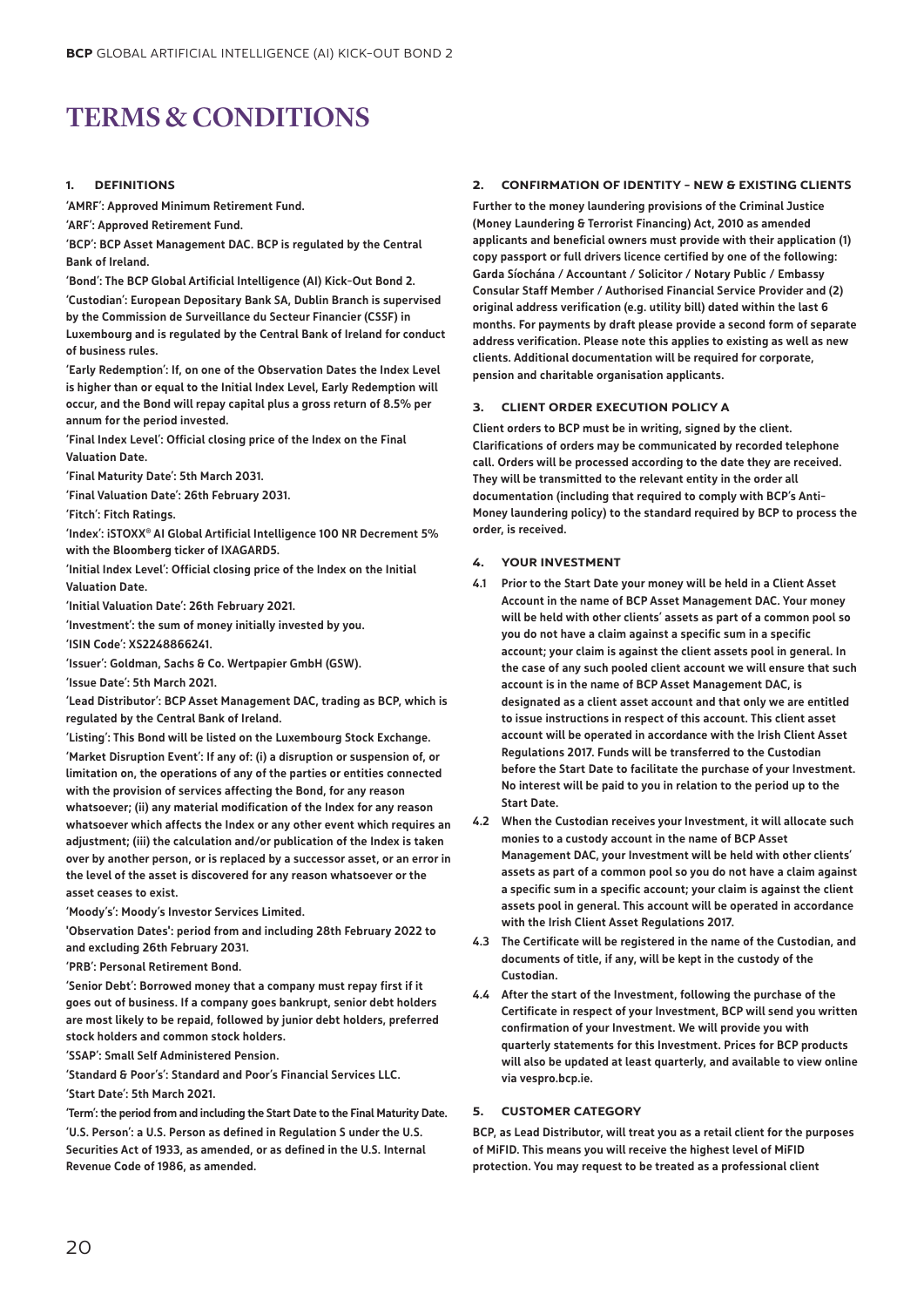providing you meet additional criteria however, if you do so, you will lose some of the protections afforded to retail clients under MiFID.

### 6. AVAILABILITY

- 6.1 The Bond is available to individuals who are aged 18 or over investing on their own behalf, charitable/religious bodies, companies, pension funds, ARFs, AMRFs, PRBs, SSAPs and PRSAs.
- 6.2 The Bond may not be legally or beneficially owned, held, redeemed or exercised at any time by or transferred or pledged to any "U.S. Person".
- 6.3 The minimum investment is €20,000. The minimum investment is reduced to €5,000 where investments are completed in full online using vespro.bcp.ie. Only increments of €1,000 are accepted.
- 6.4 The closing date for applications is 19th February 2021 or earlier, if fully subscribed. BCP and/or the Custodian accept no responsibility for applications (i.e. completed application form(s) plus cleared funds and any other appropriate documentation if required) until they are physically received and accepted by them. Applications received after the 19th February 2021 may be accepted at the discretion of BCP and/or the Custodian.

### 7. CANCELLATION RIGHTS

- 7.1 You have the option to cancel your application to invest in the Bond by 19th February 2021. In order to cancel written notice must be received by BCP by 19th February 2021.
- 7.2 BCP reserves the right, at its sole discretion, not to proceed with this Bond at any time up to and including the Start Date. In such circumstances your Investment amount will be returned to you without interest.

### 8. WITHDRAWALS

- 8.1 Monthly liquidity is available in normal market conditions. The Bond is designed to be held for the maximum 10 year term. If you need to cash in your investment early, you may, provided another party wishes to purchase it. We cannot guarantee what its value will be at that point and it may be less than you originally invested. You will be paid the value of your investment in accordance with the prevailing market rate at that time, less any associated selling cost.
- 8.2 In the event of death of a sole investor prior to the expiry of the Term: (a) the Bond may be transferred into the names of the deceased investor's personal representatives or of any other person nominated by such personal representatives, or (b) the Bond may be redeemed, subject to normal probate regulations, at its realisable value as determined by BCP and the Bank, which may be more or less than the capital invested.
- 8.3 Where the Bond is held in joint names, it will, upon the death of one of the investors and upon production of such evidence of death as BCP or the Bank require, be transferred into the name(s) of the surviving investor(s).
- 8.4 Where an investment is made on behalf of a self directed or self administered pension plan, in the event of death of a member prior to the expiry of the Term, the Bond may be redeemed, subject to the terms of the rules of the underlying scheme or policy, at its realisable value as determined by BCP and the Bank which may be more or less than the capital invested. The proceeds from such redemption will be paid to the trustees of the plan, or the investing Life Company as appropriate.

8.5 A 0.5% administration charge (subject to €100 minimum) payable to BCP will apply to the full realised market value (which may be more or less than the amount invested) of any withdrawal outside of the early and final maturity dates. We would need to receive an instruction from you in writing to process any early encashment of your investment. In the case of joint accounts, instructions from all parties will be required.

### 9. RETURNS

The Bond is designed to repay your Initial Capital and deliver a return if the iSTOXX ® AI Global Artificial Intelligence 100 NR Decrement 5% Index remains at or above the Autocall Barrier over the Investment Term. There is also potential for the Bond to 'Kick-Out' depending on the performance of the iSTOXX ® AI Global Artificial Intelligence 100 NR Decrement 5% Index i.e. if the Bond matures early, 100% of your Initial Capital plus a return will be paid out to you. The risk to your investment will be dependent on the solvency of The Goldman Sachs Group (GSG) as well as the performance of the Index. If at any monthly Observation Date from the end of year 1 onwards the Index is equal to or above the Autocall Barrier, the Bond will mature early (Kick-Out) with a fixed payment of 8.5% per annum. After year 1, the Index level will be observed on a monthly basis. The potential return will accrue at a rate of 8.5%/12 for each month that has elapsed. If the Bond does not mature early (Kick-Out) and runs for the full 10 years, provided the Index is equal to or above the Autocall Barrier the return will be 85.0% gross (8.5% x 10 years, CAR 6.3%). The Autocall Barrier is at 100% of the Initial Index Level at the end of year 1 until the end of year 10. The Bond aims to return your initial Investment at maturity. However, if the Index falls by more than 40% from the Initial Index Level to the Final Index Level, your initial capital will be reduced by 1% for every 1% fall in the Index at the end of the Investment Term.

### 10. MATURITY/KICK-OUT

In the event of early kick-out or at maturity, you will have the option to access your maturity proceeds, or you may have the option to reinvest the proceeds into other products which may be available at that time. Your financial adviser and BCP will contact you before maturity or after kick-out to ask your preference. At maturity or kick-out, your proceeds will be transferred back to BCP and will be held by BCP in accordance with the Irish Client Asset Regulations 2017. The relevant maturity proceeds shall be held by BCP without interest.

#### 11. JOINT INVESTMENTS

Unless otherwise agreed in writing with BCP, the withdrawal of funds after kick-out and at maturity will require the consent of all account holders. Should you wish BCP to provide statements separately to each account holder or should you wish to impose any limitations on the operations of the account, please advise BCP prior to investing in this product.

### 12. COMPLAINTS

Any complaint about the sale of this Bond should be made to your financial adviser or the intermediary through whom you invested or BCP Asset Management DAC, 71 Upper Leeson Street, Dublin 4, D04 XK68 if relevant. Any complaints referred to BCP relating to your Investment will be investigated thoroughly and in accordance with the BCP's Complaints Policy. Details of the Complaints Policy are available on request. If you are dissatisfied with the outcome of BCP's efforts to resolve your complaint, it is possible that you may be able to refer your complaint to the Financial Services Ombudsman or the Pensions Ombudsman, as appropriate by contacting the relevant office.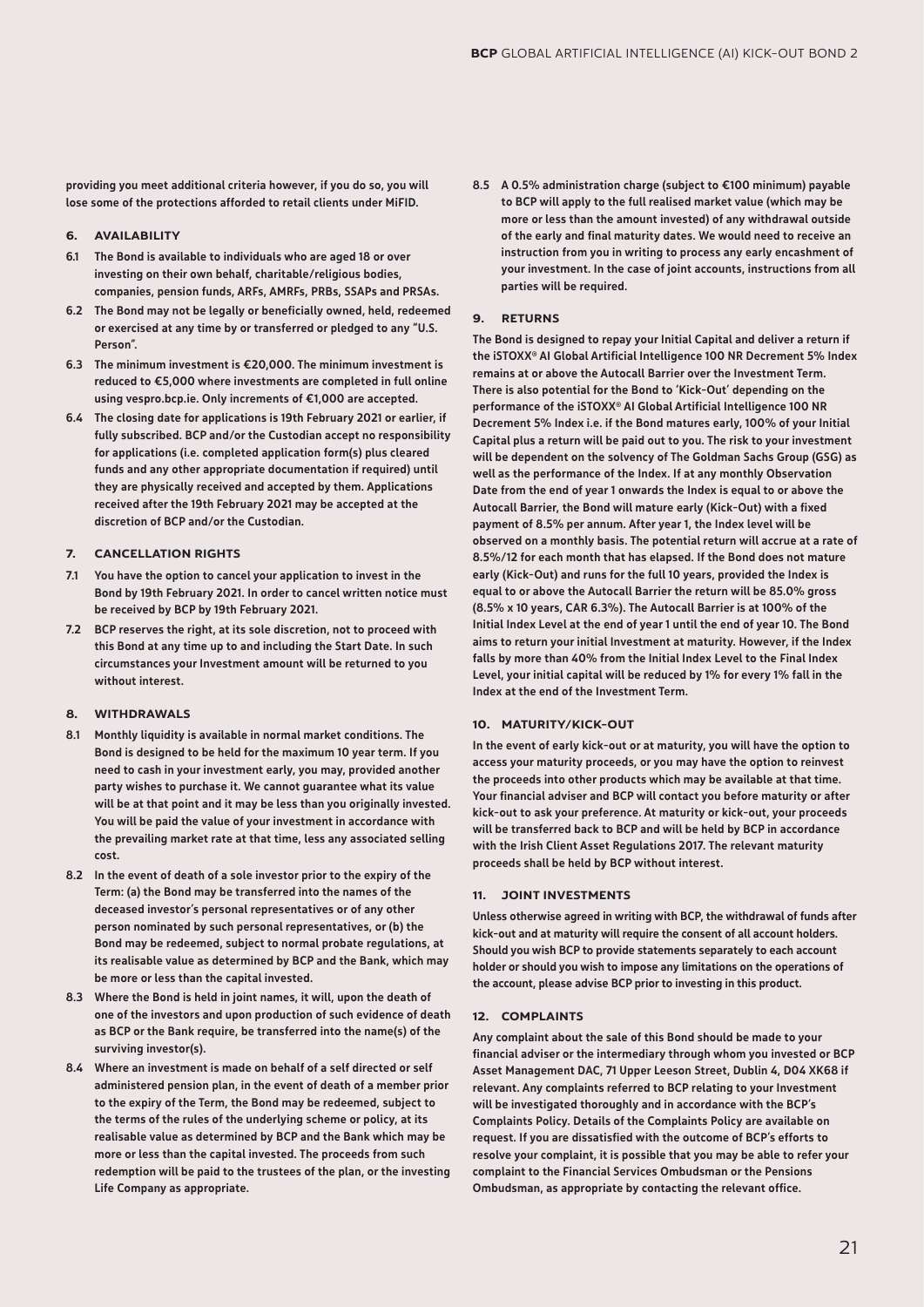### 13. CONFIDENTIALITY

BCP observe a strict duty of confidentiality about your financial affairs. Save at your request or with your consent, BCP will not disclose any details relating to your investment to anyone else other than in the following circumstances:

- to comply with a Court Order.
- to comply with a direction or request from a statutory or regulatory body entitled to such details.
- in accordance with any applicable legislation.

### 14. DATA PROTECTION

BCP Asset Management DAC complies with the requirements of the General Data Protection Regulation 2018.

"Information" means any information given by you or on your behalf in connection with your Investment Application to us. Where you are not a natural person, Information also includes any information you provide to us in respect of your officers, directors or employees, in this regard the use of the term 'you' in this Section 14 Data Protection refers to you or such individuals as appropriate. Information includes any further information which may be given at a later stage either in writing, by email at a meeting or over the telephone including that furnished in connection with any application for any product/service available through us.

The Information will be used by us for the purposes of processing your applications, managing and administering your relationship with us and any products/services for which you have completed an application. The information will also be used for the prevention of money laundering, financing of terrorism or fraud, and compliance with any legal and regulatory obligations which apply to us.

The Information may be disclosed to BCP Asset Management group, third parties including, but not limited to, the intermediary acting on your behalf, product producers/service providers to which you have submitted an application or to which such submission is being contemplated, the providers of services to us, the Administrator, distributors, the Trustee and/or their respective delegates and agents of any Fund you are invested in. We may also disclose your data for legitimate business interest & legal obligations, to auditors, the Central Bank of Ireland, the Irish Revenue Commissioners, other relevant regulators and tax authorities. For further information on Foreign Account Tax Compliance Act (FATCA) or Common Reporting Standard (CRS) please refer to Irish revenue website at http:// www.revenue.ie/en/business/aeoi/index.html or the following link: http://www.oecd.org/tax/automatic-exchange/common-reportingstandard/ in the case of CRS only.

#### RIGHT OF ACCESS, RECTIFICATION OR ERASURE

You have the right at any time to request a copy of any "personal data" (within the meaning of the General Data Protection Regulation 2018 and the Irish Data Protection Act 2018) that we hold in relation to you and have it corrected if it is inaccurate or out of date. To exercise your Right of Access or to update your details under your Right of Rectification or Erasure please email your request to Dataprotection@bcp.ie.

### DATA RETENTION

Information submitted by you when making an enquiry may be retained by us for a period of up to 12 months from the date of the enquiry. Investor's information will be held for a period of at least 10 years after the ending of the client relationship.

#### DATA SECURITY

BCP Asset Management DAC intend to strictly protect the security of your personal information and carefully protect your data from loss, misuse, unauthorised access or disclosure, alteration or destruction. We have taken appropriate steps to safeguard and secure information held by us.

#### 15. CONFLICT OF INTEREST

Occasions can arise where BCP, or one of its clients, will have some form of interest in business which is being transacted for the Bond. If this happens, or if BCP becomes aware that its interests or those of one of its other clients conflict with your interests, you will be informed and asked for your written consent before any transaction is carried out. A copy of the Custodian's conflicts of interest policy can be obtained upon request.

### 16. ASSIGNMENTS

Investor(s) may not transfer (either by assignment or by novation) or create any security over any or all its rights, interests and obligations in the Bond without the prior written consent of BCP.

### 17. VARIATION

BCP reserves the right to amend, vary or supplement these Terms & Conditions, during the Term of the Bond. This may be for one of the following reasons:

- (a) due to a change in legal, regulatory or taxation requirements to which BCP is subject, or a change in the manner in which same are applied;
- (b) to comply with an order of a court or other analogous authority;
- (c) to make the Terms & Conditions fairer to you or to correct a mistake (provided that such a correction would not adversely affect your rights);
- (d) to enable your Bond to be managed more effectively, or to provide you with additional options within your Bond. Where possible you will be notified of any changes at least 30 days in advance of changes taking effect.

### 18. ACCEPTANCE OF TERMS & CONDITIONS

By accepting these Terms & Conditions, you authorise BCP to disclose all relevant particulars of your Investment where BCP is required by law, regulation, court (or other arbitral) order, taxation authority or other supervisory or regulatory authority to do so.

#### 19. DISCLAIMER

Reference within this document to particular assets or indices are included only to indicate the basis upon which the investment return is calculated, not to indicate any association between BCP or the Issuer and the relevant fund or the relevant index provider, nor does such reference indicate any endorsement of the investment by the relevant provider.

Neither Goldman, Sachs & Co. Wertpapier GmbH (GSW) nor The Goldman Sachs Group has prepared this document and therefore accepts no responsibility for its contents, nor any liability for any losses in connection with the information contained herein. BCP has prepared this document and accepts responsibility for its contents.

### 20. TELEPHONE RECORDING

For the prevention of fraud, money laundering and the financing of terrorism and for security, training, compliance and monitoring purposes all telephone calls to and from BCP may be recorded.